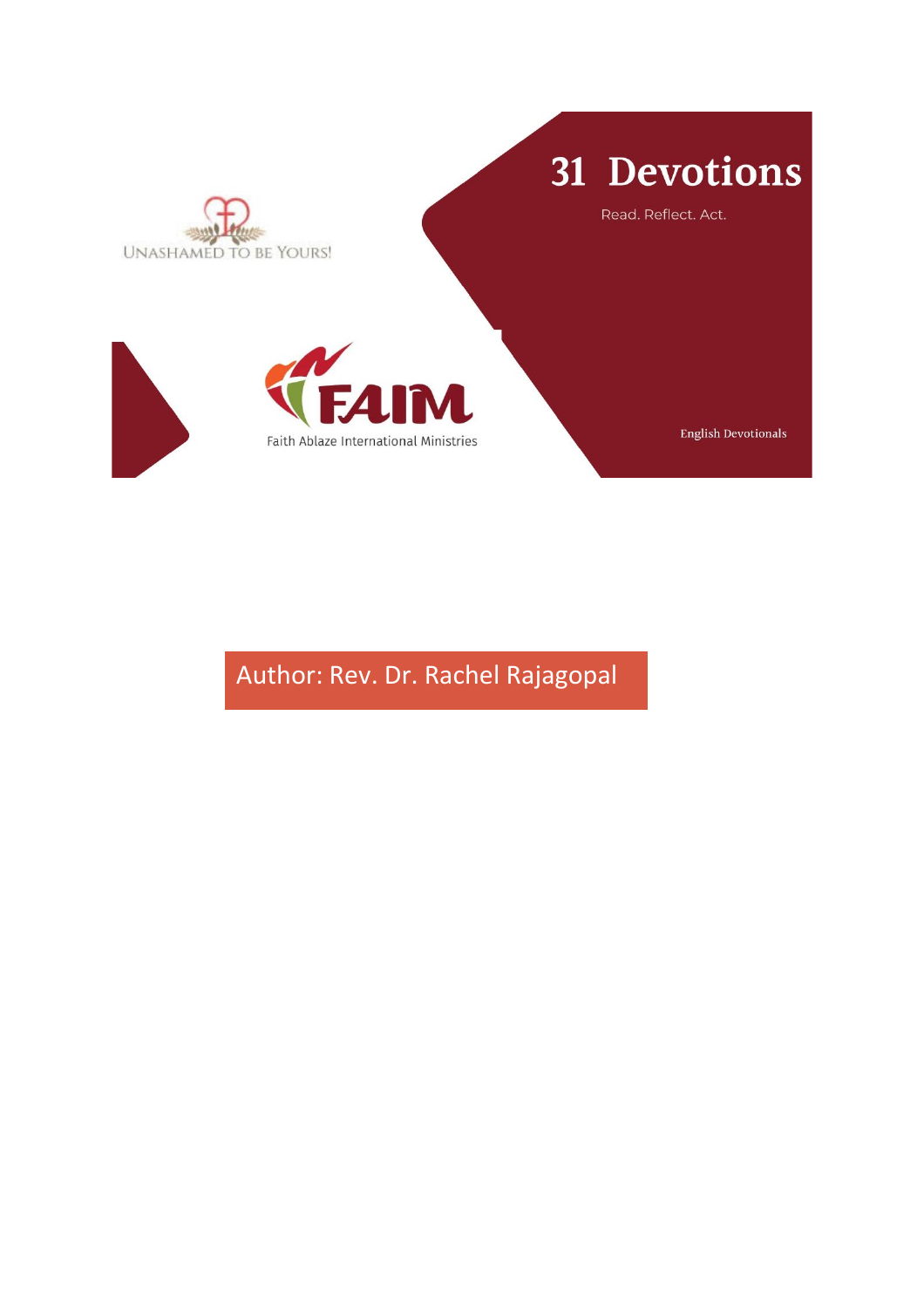

.

English Bible Version: English Standard Version

©2020 Faith Ablaze International Ministries

*All rights reserved. No part of this book may be reproduced or modified in any form, including photocopying, recording, or by any information storage and retrieval system, without permission in writing from the author.*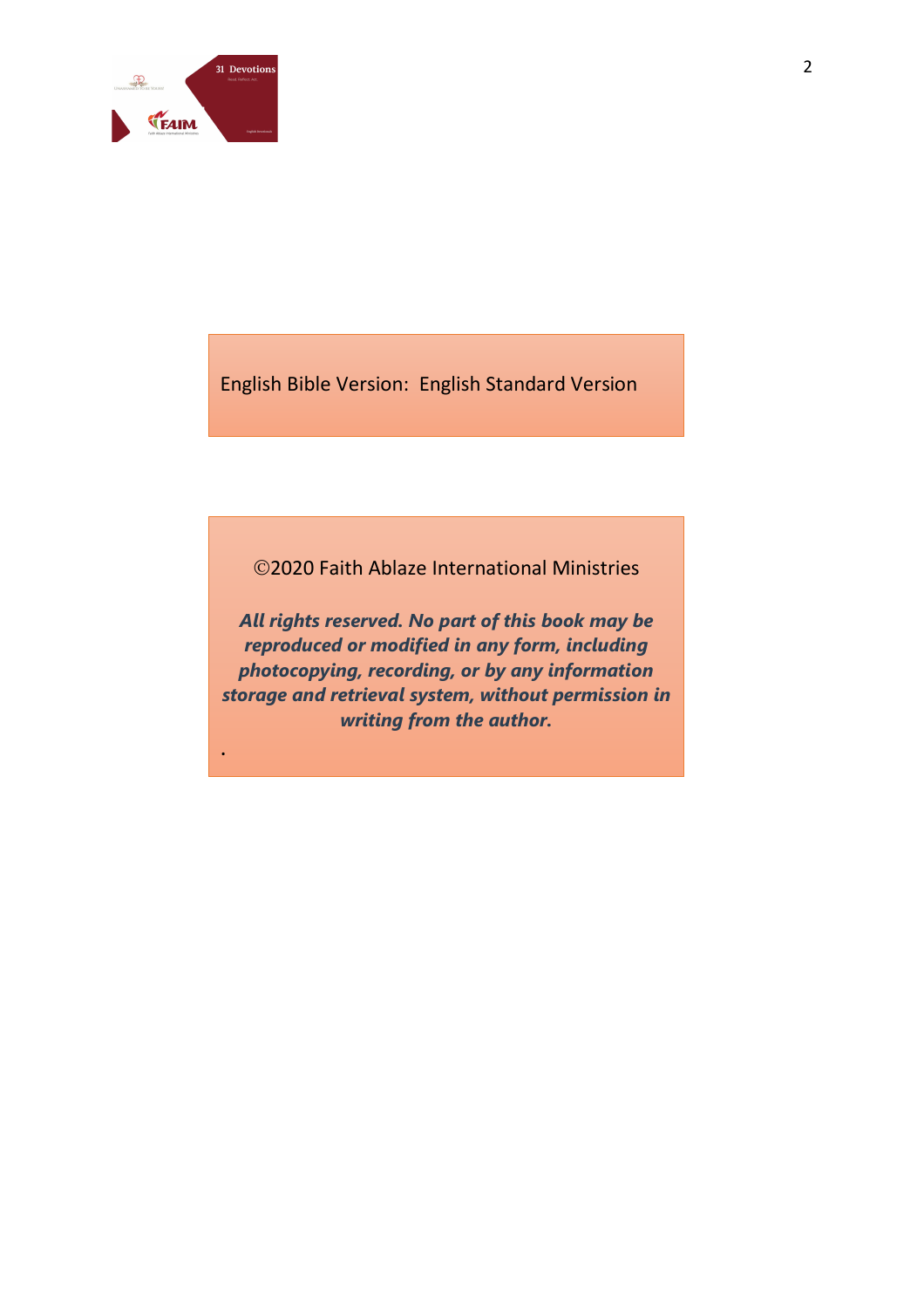

## **Day 1 - Pentecost Everyday (Acts 2: 1-4)**

What a blessed day it is, especially today! May God give us new strength to arise and shine for Him. Today is special as we begin *Unashamed to be Yours!* This is a special series of 31 short devotionals and we have translated them into various languages.

I remember when God's Spirit came upon me and I felt the presence of God in my room. In 1996, I travelled to East Malaysia and had gone to help the Iban Methodist Church youth group in a place called Kapit. I did not understand why God wanted me to travel there and so, I kept praying throughout my flight and willing myself to obey God in whatever way He tasked me.

Two thousand years ago, the Holy Spirit of God arrived when a group of Jewish believers gathered in unity in a room and obeyed God. Just before the Lord Jesus was taken up to the heavens, He had told the believers who were gathered in a room, to wait for the Holy Spirit. Their obedience and unity in waiting gave them an unexpected result! In the book of Acts, the doctor, Luke wrote in Chapter 2:

1 When the day of Pentecost arrived, they were all together in one place.

2 And suddenly there came from heaven a sound like a mighty rushing wind, and it filled the entire house where they were sitting.

3 And divided tongues as of fire appeared to them and rested on each one of them.

4 And they were all filled with the Holy Spirit and began to speak in other tongues as the Spirit gave them utterance.

Their waiting was not in vain. When the Holy Spirit arrived, it filled their whole house! This group which just lost its leader and had no vision was reminded that **God is their leader**.

In these days, we who are believers in the Lord Jesus are awaiting a great awakening or a revival. The whole world has just experienced a 'pandemic' and most of us have understood the repercussions of a 'lockdown'. We have been told and we know that things can never be the same again. We would need to cope and change how we work, relate and even serve each other. When there is a crisis, a change is inevitable.

In the same way, the disciples of Christ were in a sort of crisis. They were in lockdown for fifty days after His resurrection. They were commanded by the Lord Jesus to wait for the Holy Spirit. Change is inevitable for them too, especially when they have spent much time in seeking the face of God.

When the Pentecost experience happened for the disciples of Jesus, a few drastic but good changes happened: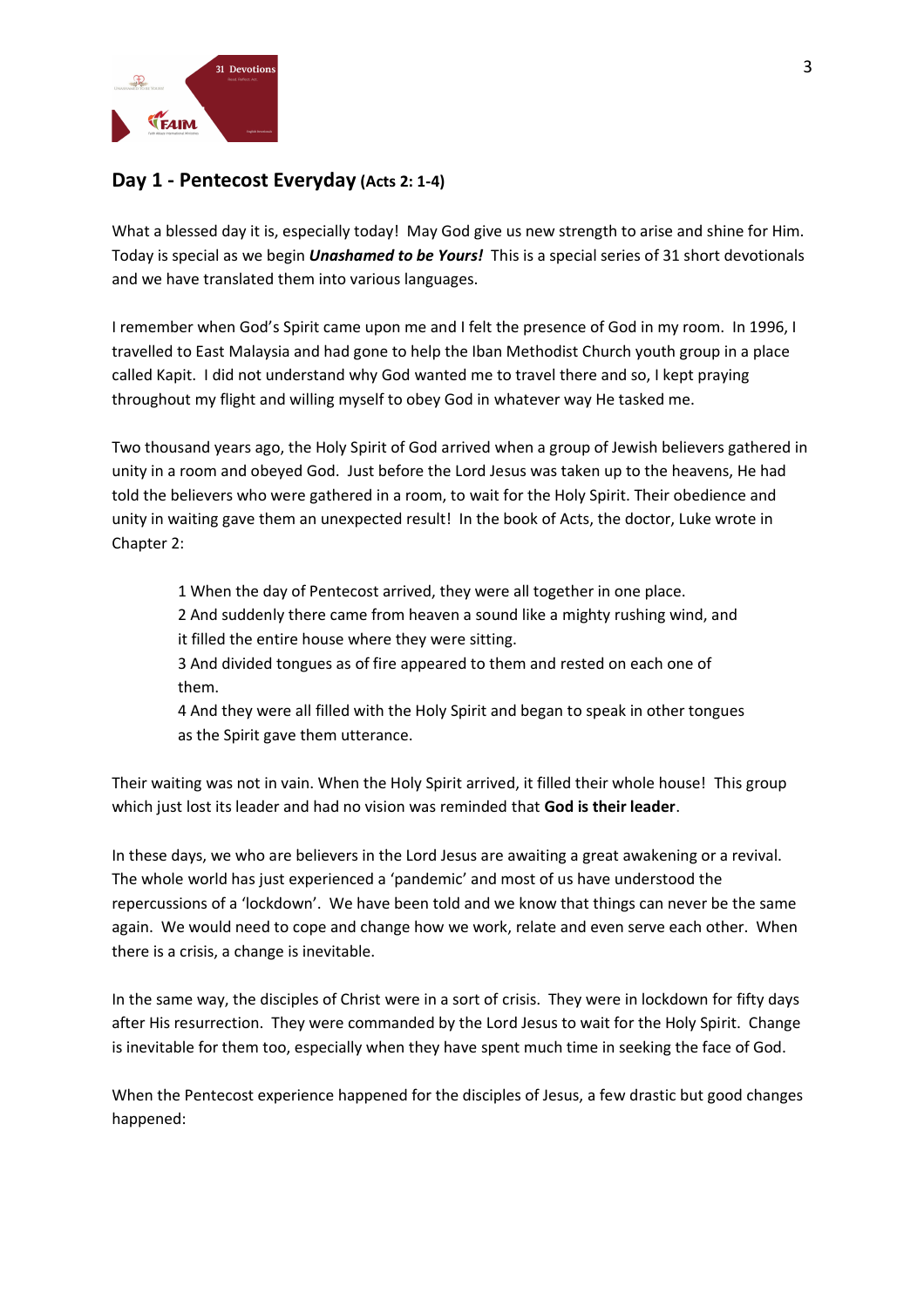

- 1. they were mobilized to preach the gospel
- 2. they were hungry for the word
- 3. they began to see thousands saved for Christ
- 4. their generosity multiplied
- 5. they moved in signs and wonders

Go ahead and read the rest of Chapter two of the Book of Acts to discover more for yourself.

Remember my trip to serve the Iban Methodist Church youth group in Kapit? Well, my obedience to God's voice let me to join about 15 young people and young adults to minister to about 1,000 or more worshippers over seven days from nine o'clock in the morning till ten o'clock at night.

It was also the first time that I preached the Resurrection Sunday message to an entire church. God has a plan when He tells us to wait for His Holy Spirit because He wants us to draw His strength, His love, His Joy, His Peace and His specific message before He sends us out. Our experience of Pentecost Sunday can be everyday!

Come to the Lord Jesus in repentance.

Come to the Lord Jesus and receive a fresh Pentecost experience. Come to the Lord Jesus knowing that you and your family can never be the same again.

**Challenge:** You have been marked for such a time as this! What would you need to do so that you might have the Pentecost Sunday experience everyday?

### **Prayer:**

Heavenly Father, I receive the Spirit of the Lord Jesus Christ so that I might be like the Lord Jesus Christ and serve others with Your Love, Peace and Joy. Anoint my lips to speak Your mighty message so that many will come to know the Living God who is able to free them from sin and eternal death. In the Name of the Lord Jesus Christ, amen.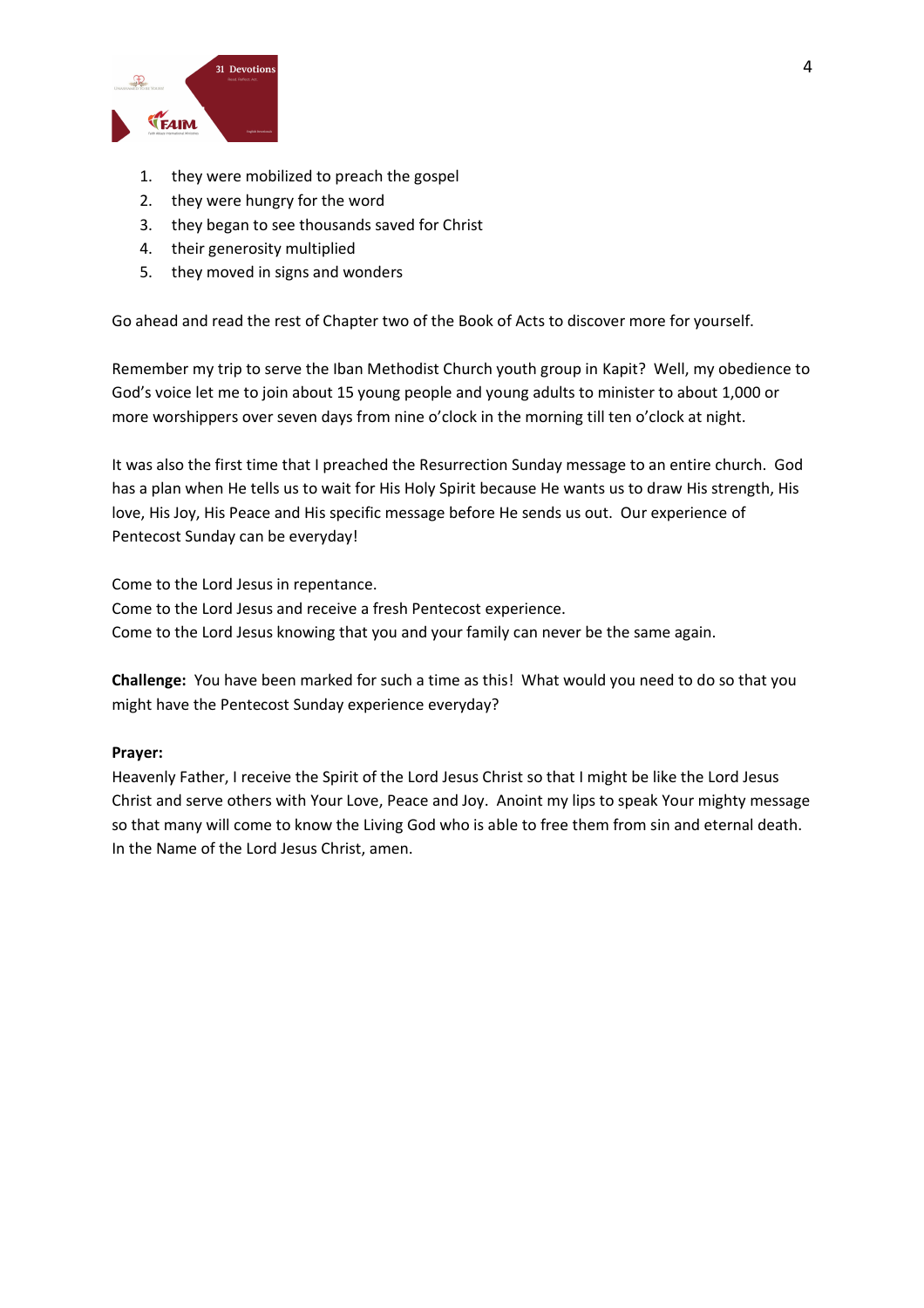

## **Day 2 – Call upon a Sovereign God (Isaiah 55: 6-9)**

Even among uncertainties, one thing is certain – God is near. We are living through some uncertain and difficult times right now. Millions of jobs have been lost; some parents are unable to afford school fees for their children. Not all governments are helping their own people or migrant workers to survive the crises around the world.

In Isaiah 55: 6-9, the prophet states,

6 "Seek the Lord while he may be found; call upon him while he is near; 7 let the wicked forsake his way, and the unrighteous man his thoughts; let him return to the Lord, that he may have compassion on him, and to our God, for he will abundantly pardon.

8 For my thoughts are not your thoughts, neither are your ways my ways, declares the Lord.

9 For as the heavens are higher than the earth, so are my ways higher than your ways and my thoughts than your thoughts.

Today's passage states that God is near and therefore, we can call upon Him. We do not need to shout and scream. God is near. He hears you and me. God continuously invites all to leave behind their wicked ways and return Him. There is a promise that God will forgive all those who turn against unrighteousness and run back to righteousness. God's compassion for His people is abundant that He will abundantly pardon us. Who can fathom the ways or thoughts of God?

Sometimes, our self takes center-stage and we think that we know a lot, perhaps more than another person. In Isaiah 55: 9, God reminds us that His ways and thoughts are supernatural. They are beyond our human understanding.

The only way to connect with God's ways and thoughts and live a good, godly righteous life would be to connect with the help of the Holy Spirit. The Holy Spirit knows the mind of God; so can we, **IF** we are dependent on the Holy Spirit's help and do not neglect our relationship with Christ who died on the cross as our substitute so that we might be reconciled to the Heavenly Father.

Thank God for He abundantly pardons us if we will confess and repent of our wicked, selfish ways and thoughts.

**Challenge:** And in these challenging times, what have you discovered about God's higher thoughts? How has life improved for you during these crises? Did you learn something new for yourself?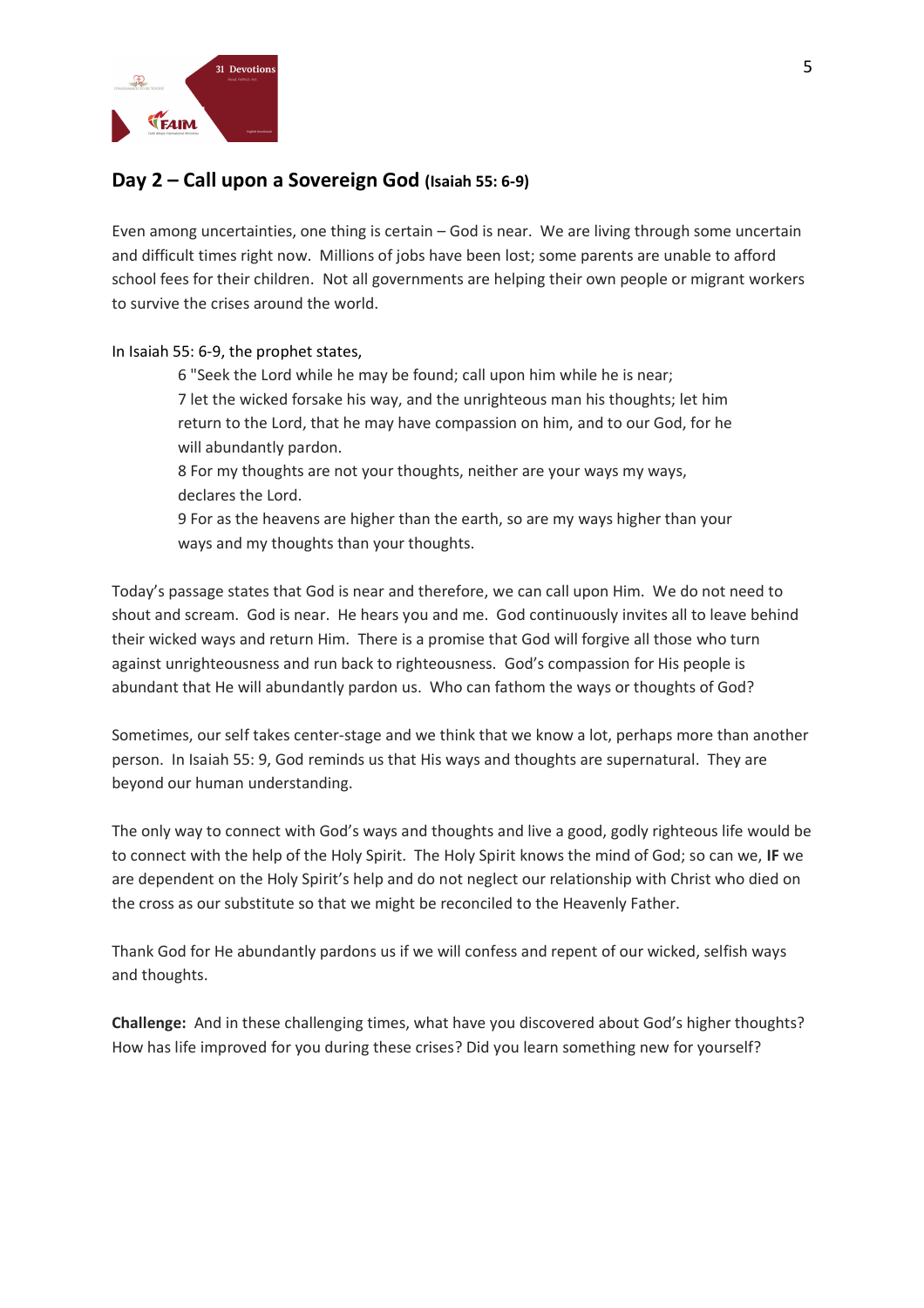

### **Prayer:**

Almighty God, I need your Holy Spirit to help keep me in step with godly thoughts and ways. Let the Holy Spirit prompt and nudge me when I falter, stumble or get out of step with God. I desire to learn more about the Lord Jesus and the new things that He wants to teach me by His Spirit. In the Name of our Lord Jesus Christ, Amen.

The joy of the Lord Jesus Christ be upon you today!

In this *Unashamed to be Yours*! devotional, I have spoken on the passage through three short videos which can be found in FAIM 4CHRIST YouTube channel. Do visit us there.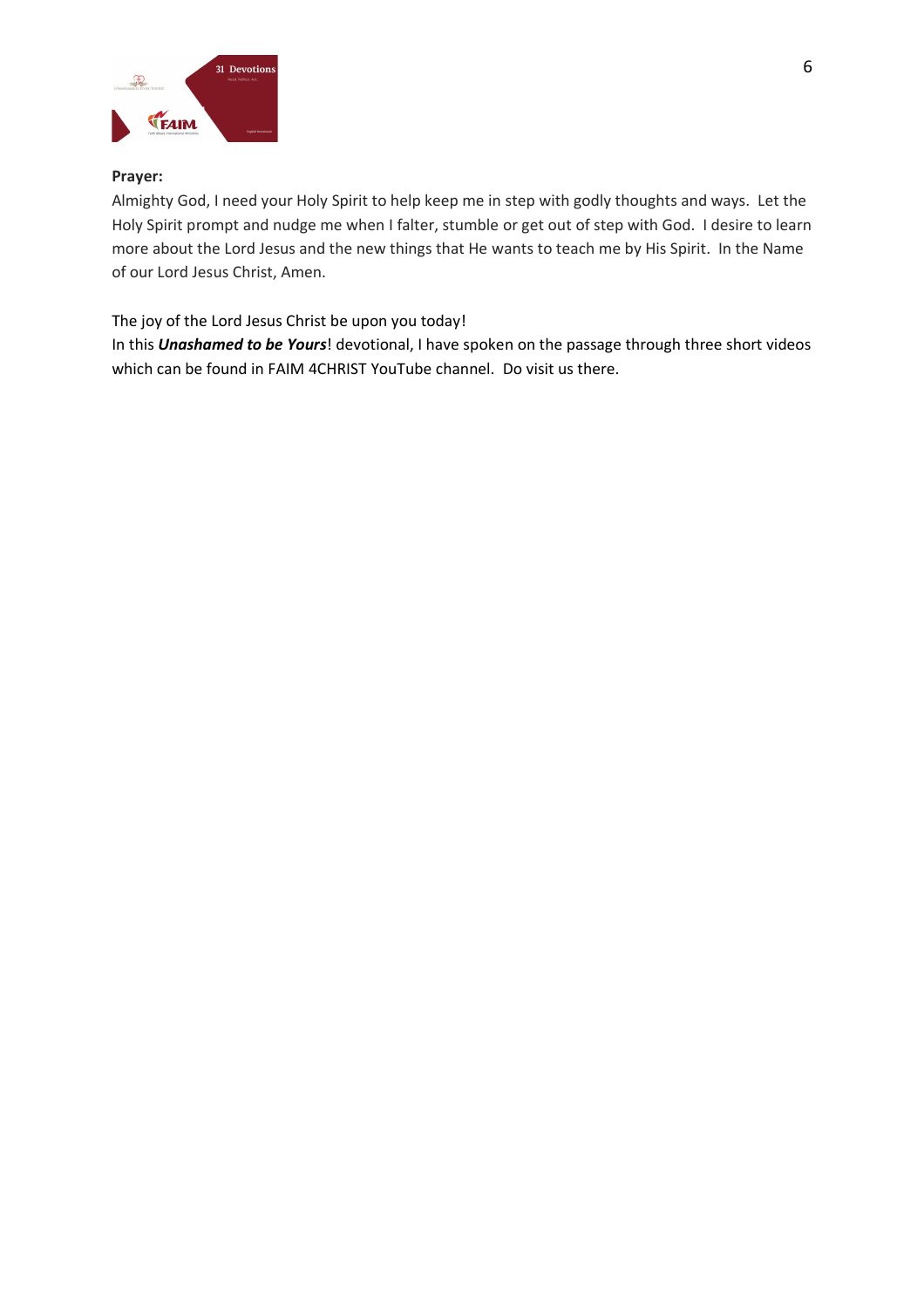

# **Day 3 – God's Purposes are Accomplished by God's Word (Isaiah 55: 10-11)**

God's mercies are new every morning!

Have you ever doubted God's Truths? I know that I have. Sometimes, we are not able to believe His promises found in the Bible. If we all said that we definitely, surely, certainly believe God's Truths, then the body of Christ might be in a much better place. The Church would not be limping in this world but running with God with such strength that others will notice the beauty of God's speed.

The prophet Isaiah wrote in chapter 55,

10 For as the rain and the snow come down from heaven and do not return there but water the earth, making it bring forth and sprout, giving seed to the sower and bread to the eater,

11 so shall my word be that goes out from my mouth; it shall not return to me empty, but it shall accomplish that which I purpose, and shall succeed in the thing for which I sent it.

Even the rain and snow have a purpose, they will water the earth and cause seeds to sprout and blooms to spring. When we enjoy the beauty of the earth with all its colour during spring, may we be reminded that even the rain and snow had their purpose.

The Word comes from the very breath of God to accomplish the purpose of reconciling man to God. God's words will never return void, empty. God's Word will, by the help of His Holy Spirit, ignite our hearts with His Everlasting Truth. God's Word will accomplish its purpose – it will set us free!

Jesus of Nazareth, the very Word of God, aimed to please God. When we accept the Lord Jesus by placing our faith in Him alone, He accomplishes the purpose of setting us free from an eternity in hell. The success of God in your life is dependent on the Word of God in your life. Breathe it, obey it, live it, share it.

**Challenge:** Will you let the Word of God free you from your bondages of sin?

### **Prayer:**

God, I desire to be completely free from the bondage of sin and fears. I desire for Your eternal Word to fill my mind and heart. May God be glorified through my life today. In the Name of our Lord Jesus Christ. Amen.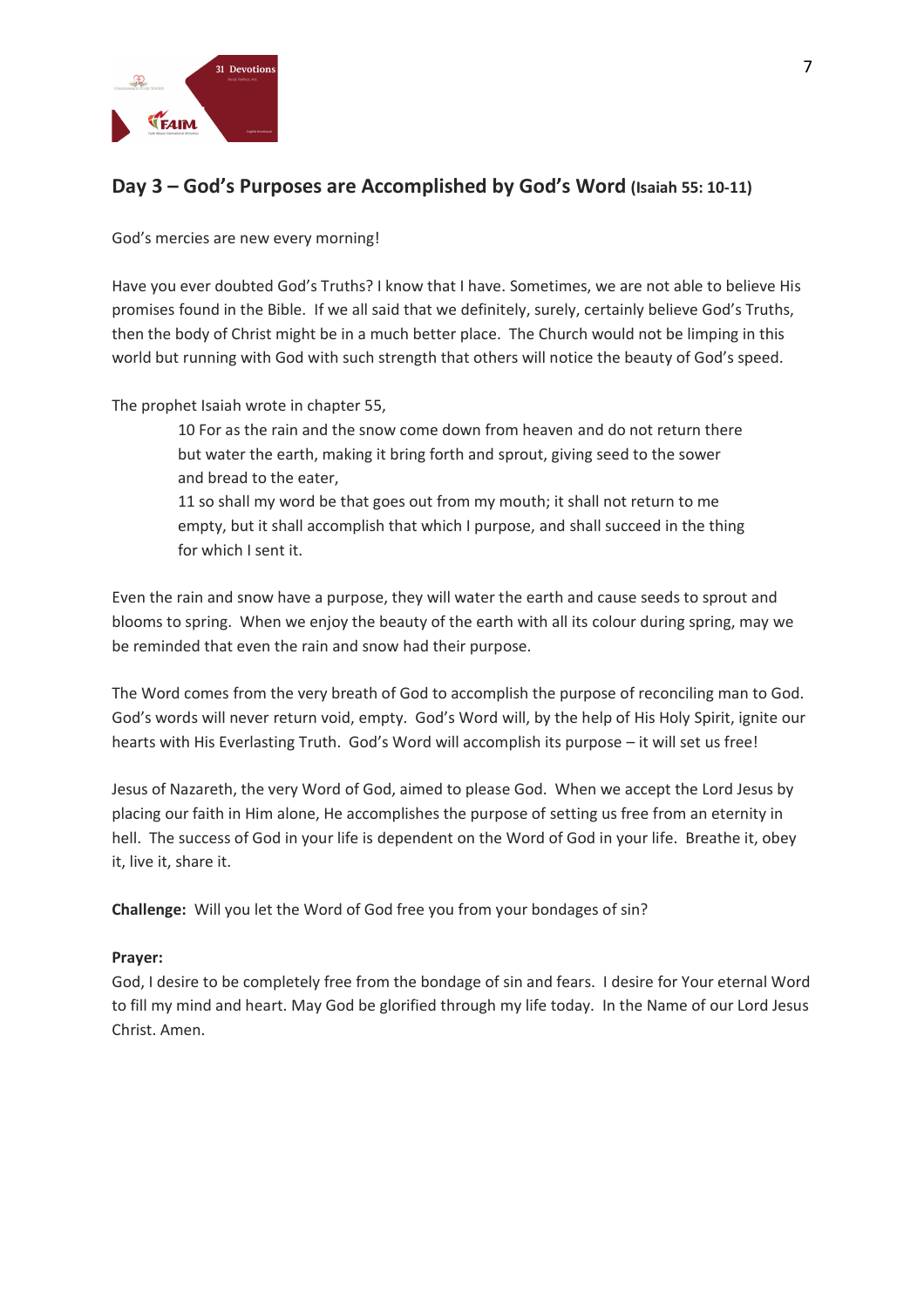

### **Day 4 – Humility Reaches Holiness(Isaiah 57: 15)**

#### Isaiah 57: 15 states

For thus says the One who is high and lifted up, who inhabits eternity, whose name is Holy: "I dwell in the high and holy place, and also with him who is of a contrite and lowly spirit, to revive the spirit of the lowly, and to revive the heart of the contrite."

When we read the newspapers, we see all kinds of acts that demean and destroy the wonderful life that God has given us. Babies are aborted, women are raped and murdered, villages are wiped out by terrorists acts and so on. . .Sometimes when we see the chaos and wicked things that happen all around us, I wonder aloud: Have we all become prouder than a Holy God and care less about our lives? Have we squashed this gift of life and thrown it away in the garbage bin?

The prophet Isaiah reminds us that a Holy God dwells with those who are humble and contrite. God's attribute is not only Holy but today's passage states that His Name is Holy. God in his mighty Holiness reaches out to those who are humble and repentant before Him.

God dwells in the high and holy place – that is the place of thanksgiving, praise and worship. That is the place of prayer, fellowship and service. But when He sees a humble, repentant heart, God reaches out to revive us. The Breath of Life is blown into hearts ready for a touch of revival.

**Challenge:** How should we respond in humility to a Holy God? How about you - Are you ready to receive God's touch of holy revival into your life? Then, the only way is to humble and repent of your sins. You might say that I am good with God, I did not sin. Friends, I John 1:8 tells us that "if you say you have no sin, then you are deceived."

### **Prayer:**

Holy God, help me touch other lives in true humility that pleases You alone. Help me to be quick to appreciate the life that You have given me and anoint me to be a carrier of God's holiness in a fallen world. In the Name of the Lord Jesus Christ, Amen.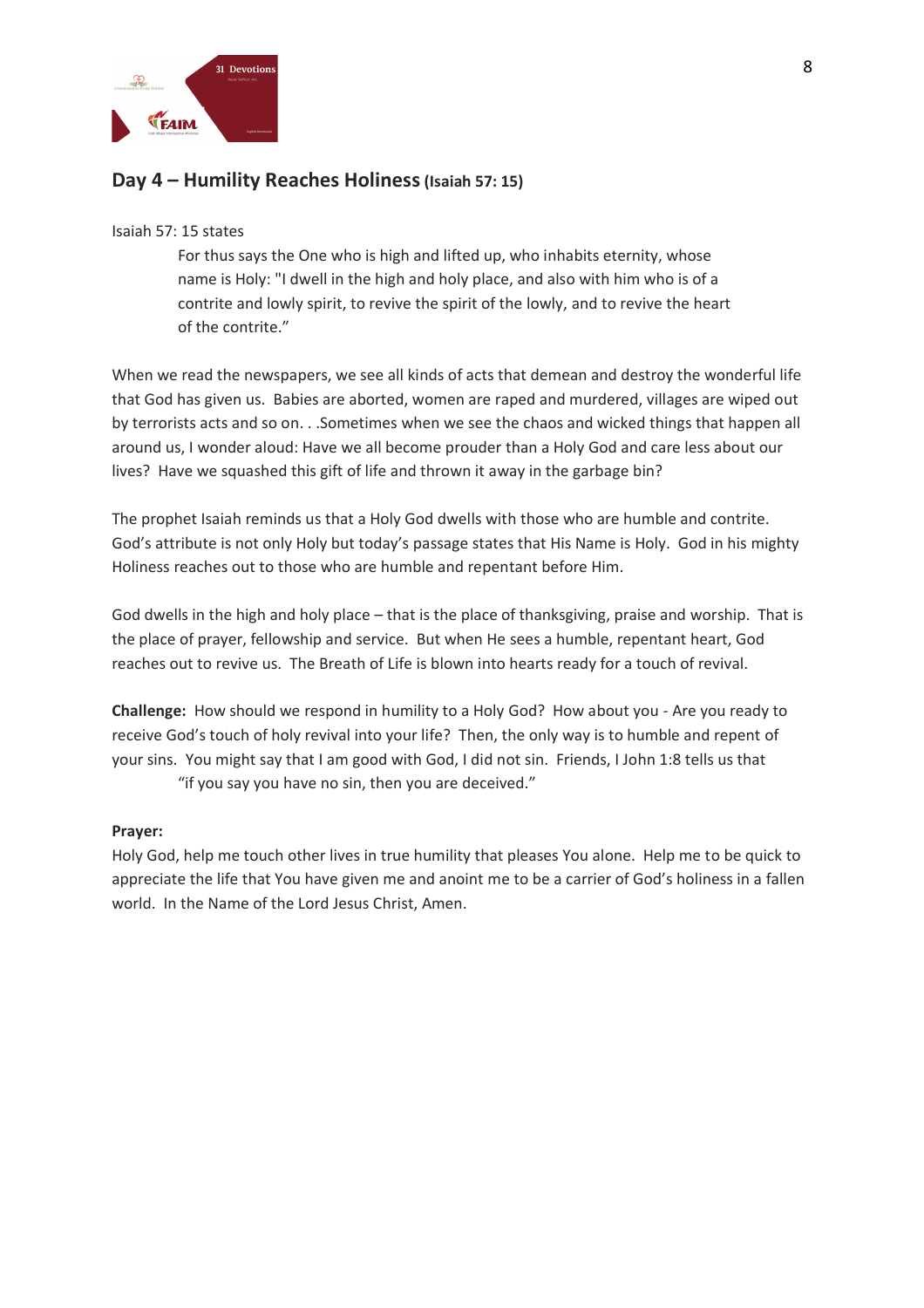

## **Day 5 – Strength in Persecution (Matthew 5: 10)**

#### Matthew 5:10

Blessed are those who are persecuted for righteousness' sake, for theirs is the kingdom of heaven.

Corrie Ten Boom, a Dutch woman who helped the Jews to escape during the Second World War, was also arrested and persecuted by the German Nazis. She was a Holocaust survivor. Her faith was so strong in God and describes faith in this way:

*Faith is like radar that sees through the fog - the reality of things at a distance that the human eye cannot see.*

We do know that persecution is very real in our times. One government in Asia which is hostile to Christ persecute their own people by blocking children attending private Christian schools. Crosses have been taken down from the steeples of many churches. Christians in an African nation are being tortured, kidnapped and killed.

Christian women are forced to renounce their faith in Christ for a belief that does not exhibit the love of God.

We can be assured that all who are persecuted for Christ's sake will inherit the kingdom of heaven. The royal presence of God will be a joy to behold.

When we pray for the persecuted, let us pray that their faith will increase and their hearts will continue to be filled with thanksgiving and joy because God is very present in their sufferings.

If you are being persecuted physically or emotionally, spiritually or socially for your stand in Christ, do know that you are not alone. Continue to give thanks to God for He is near, just beside you. Christ sees your pain and He weeps alongside you.

Be strong and keep on standing for Christ in His power.

**Challenge:** What are some reasons for exchanging persecution in your life or your nation's life to the promises of God in your life or your nation's life?

### **Prayer:**

May God grant protection, peace and joy to anyone who is persecuted for the sake of Christ. May God also teach me to pray according to His will for the persecuted around the world. In all, may the name of the Lord Jesus Christ be exalted.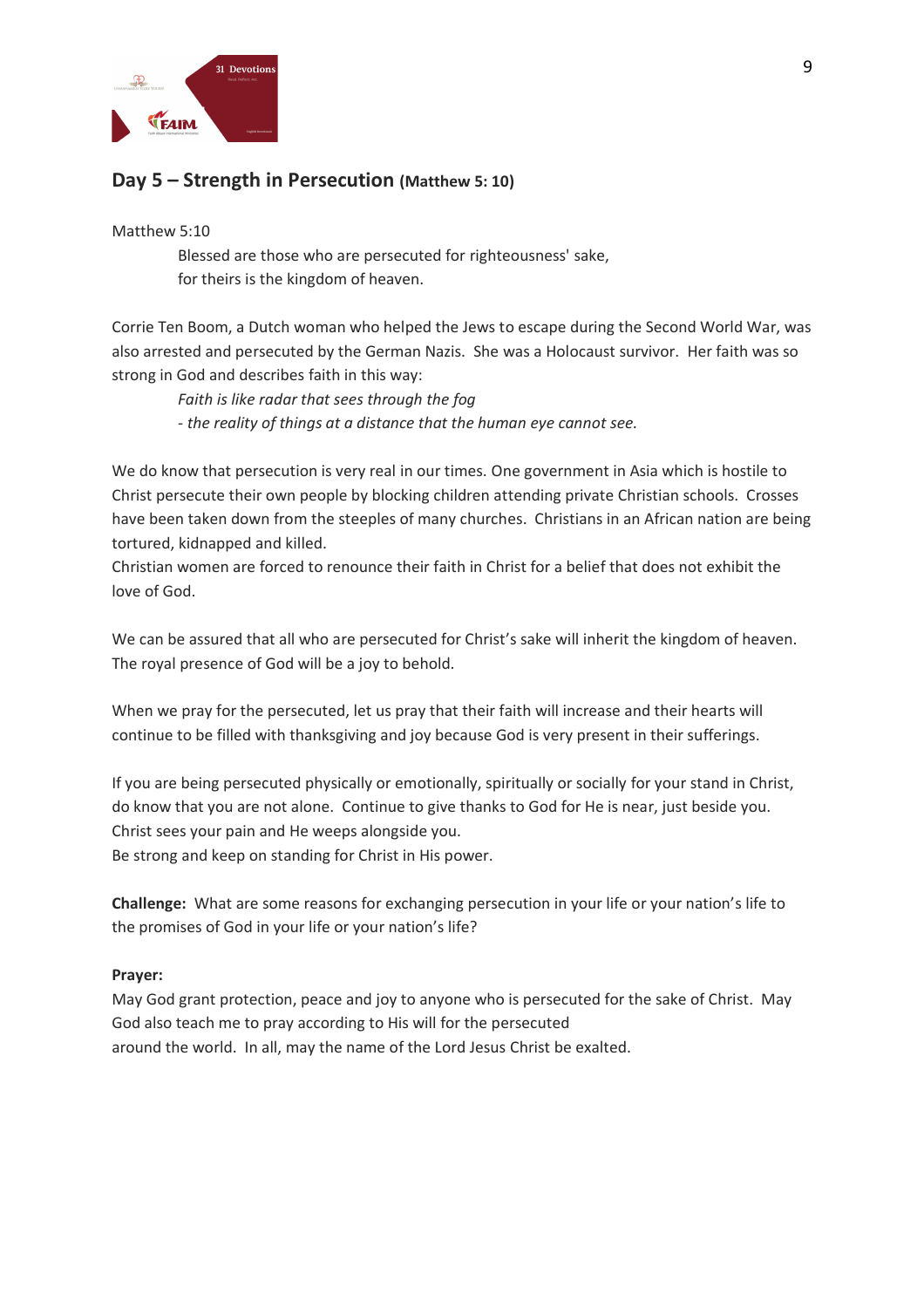

## **Day 6 – Shepherds after God's Heart (Jeremiah 3: 15)**

I have travelled to many nations. Sometimes on a Sunday, I may not be the preacher. During those times, I listen carefully to the preacher of the day. At times, I have cringed as the Sunday sermon does not mention the Lord Jesus Christ and his act of redemption. Sometimes, the Holy Spirit is not mentioned at all, not even in the closing prayers!

Here is a wonderful promise from God to a faithless group of children in Jeremiah 3:15 And I will give you shepherds after my own heart, who will feed you with knowledge and understanding.

God reminds that if He has positioned us as leaders, whether of the family, church, organisations or nations, He has called us to shepherd the people whom He has entrusted to us; we too have the responsibility to engage in studying, understanding and practicing the Word of God.

God's heart is for the nations and that is why He gave His only begotten Son, Jesus Christ as a Substitute to die on the cross. God's heart and willingness to do this redemptive act reveals His deep love for the world. God forgives and has great plans to prosper us.

We realise that even when we are faithless like the Israelites, God remains faithful; faithful enough to be merciful.

**Challenge:** What life changes might you make if you are a man or woman after God's own heart?

### **Prayer:**

Forgive me, O God when I have not followed Your way of love. I desire a Shepherd's heart of service. I need Your wisdom upon me as I sit at Your feet to receive knowledge and understanding. Daily, I desire to serve humbly and honestly by leading Your people towards conformity in the image of Christ. Thank you for the Holy Spirit's leadership and guidance to do all good work. May God be glorified in my life in the Name of our Lord Jesus Christ. Amen.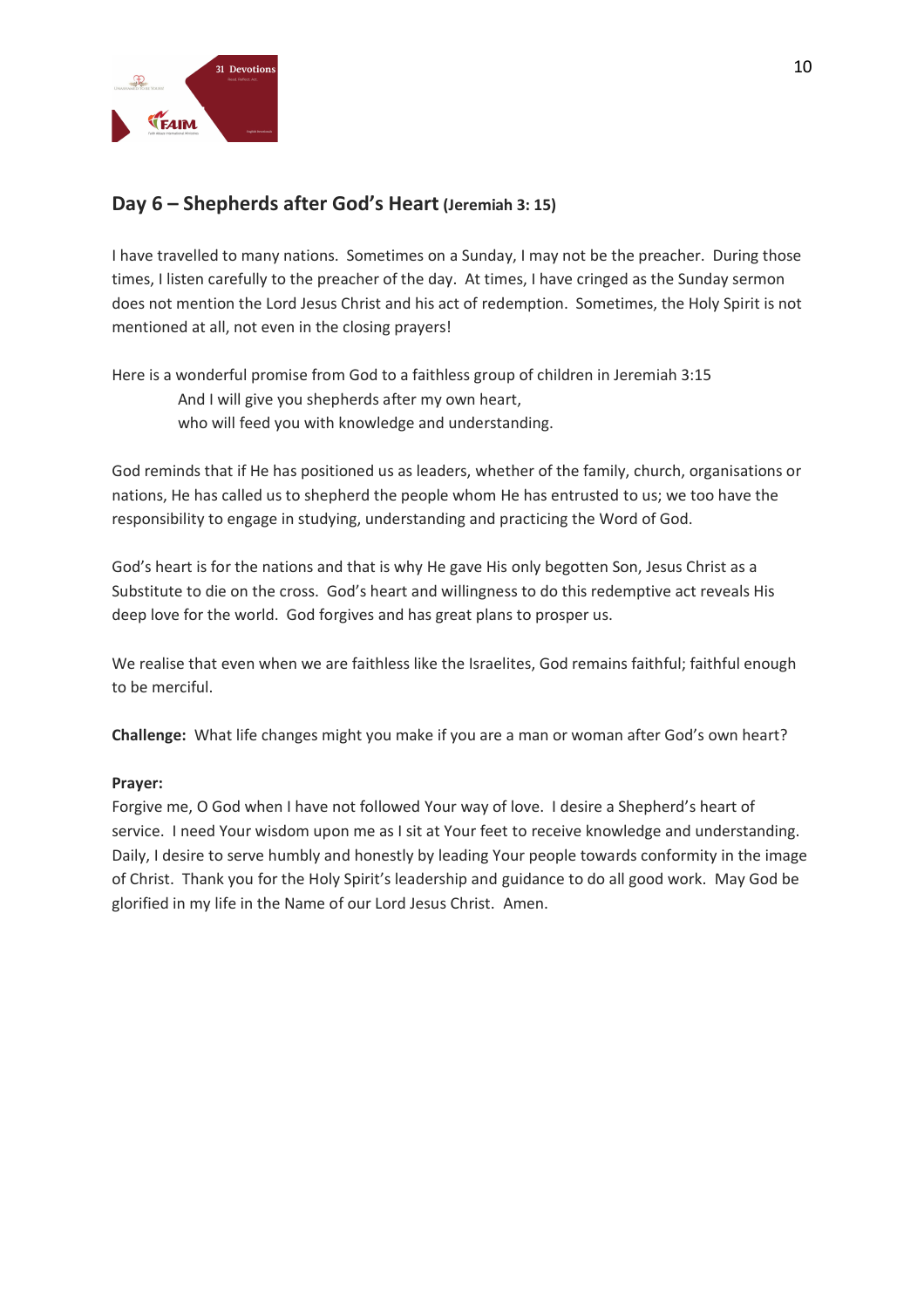

# **Day 7 – Delight in the Lord Jesus(Psalm 37: 3-4)** ( )

Psalm 37: 3-4

3 Trust in the Lord , and do good; dwell in the land and befriend faithfulness. 4 Delight yourself in the Lord , and he will give you the desires of your heart.

I remember how I needed to pay my fees as I was completing my doctoral program. As most of my funds are often used for ministry trips, I did not have funds to pay a very large sum in my final year.

In my heart, I had purposed to not touch my current funds for my study purposes. Ministry must go on as God planned for me. There was much traveling to do, oceans to cross to equip pastors and church leaders.

I was walking along the beach with one of my best friends and as we were talking, she suddenly stopped me and told me that God had impressed upon her to support my studies. Two days later, I received a message from my disciples in another nation. They, too, were impressed by God's Spirit to contribute to my study fees.

I found it amazing that God provided such a large sum of money in less than seven days. Much more, I believed that God honoured me because I chose to delight, find joy in just trusting who He is. God is always good and faithful. I am thankful to be called His. How about you?

Psalm 37: 3 exhorts us to **TRUST** in the Lord and turn our faith into actions, to do good. All of us have a purpose to remain faithful to God in the areas where He has positioned us. We will trust God to transform us into the image of Christ, to use us for His purposes in the places that He has positioned us, and to teach us by His Holy Spirit to do good.

**Challenge:** What are some desires of the heart that you would like to place before God today?

### **Prayer:**

Thank you, God, for Your presence is my blessing. Give me enough faith to believe that You will give me the desires of my heart that is in Your Perfect Will. In the Name of the Lord Jesus Christ, Amen.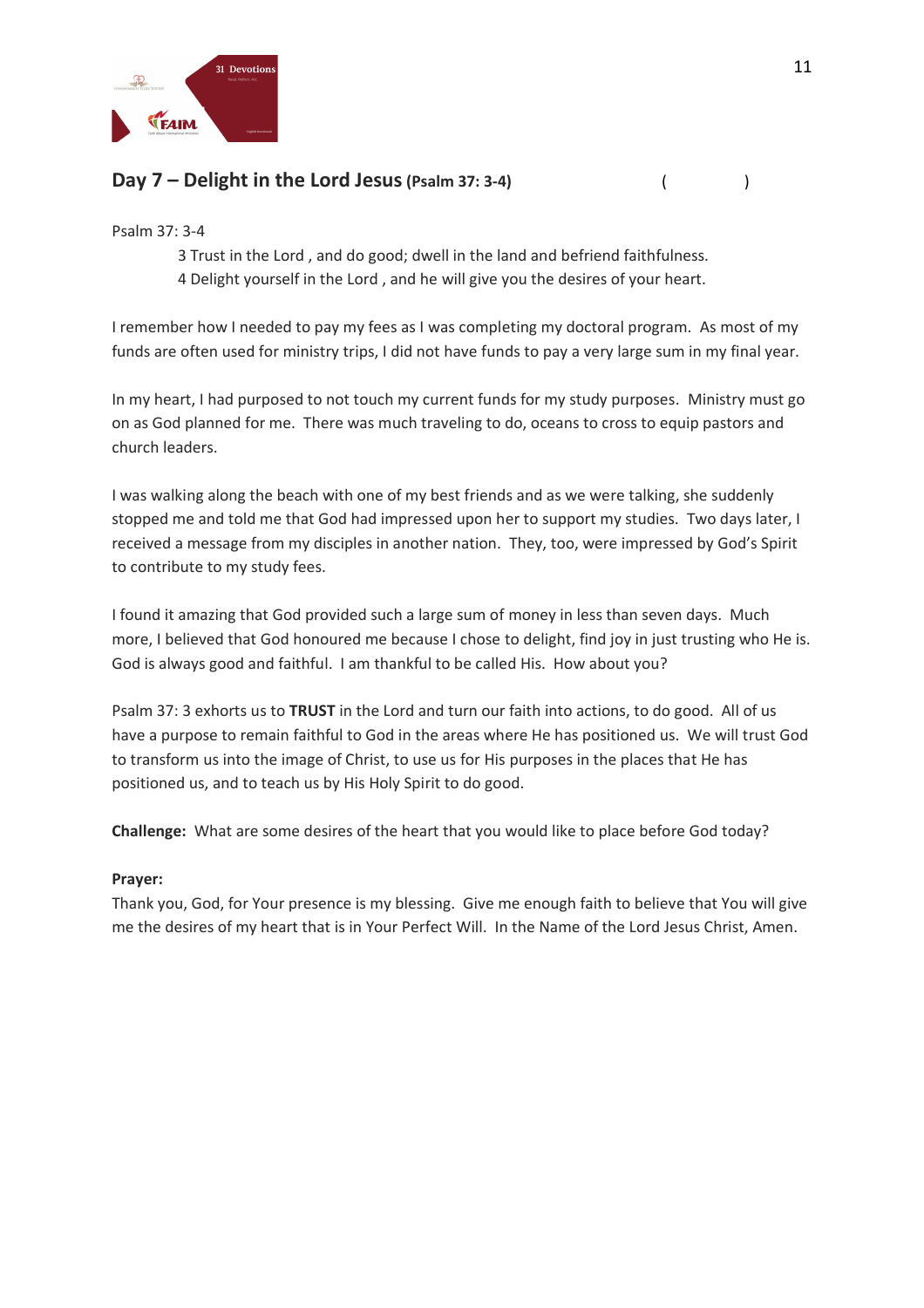

# **Day 8 – Be Still to Know God (Psalm 46:10)**

Today's short devotion may resonate with those of you who are intercessors. I have a simple but very powerful verse found in Psalm 46: 10

Be still, and know that I am God. I will be exalted among the nations, I will be exalted in the earth!

I have been an intercessor since 1994 when I was first discipled by a church leader. Since then, it has been normal to wake up before dawn to meet the Lord Jesus Christ. In the quiet hours of the early morning, we can be still and know He is God.

It is a supernatural moment to be in His Presence and be filled with His Peace, Love and Joy. We connect with God in that moment of deep quietness and we can even hear our breath! As we hear His voice, our spirit jumps up with Joy and we exalt Him! We exalt Him because He is near; His presence radiates in and through us.

Our reactions might be different – we might cry, sob, weep, laugh or smile quietly upon realizing His Presence. These are the supernatural moment(s) with Jesus that you want to seize. These are precious moments with the God who loves us.

One time, as I pondered with God, this is how He led me to write further:

*Pondering on God's grace - unmerited favour given by God. Deserving of eternal death but favoured with eternal life, when in Jesus, Son of God, you decide to trust. Cleansed and favoured now, let the Holy Spirit be your Guide.*

*Totally favoured in a position of grace, Yet, what is tasted is just a small portion of more ahead. Yield now all your life, let the Holy Spirit be your Guide.*

**Challenge:** Has it been difficult to be still, quiet before God? What changes would you make in your life schedule so that you might enjoy moments of eternal value with God?

### **Prayer:**

Forgive me, O God when I have not made time to be with You. Anoint my ears to hear Your word and pour a fresh passion for intercession in my heart. In the Name of the Lord Jesus Christ. Amen.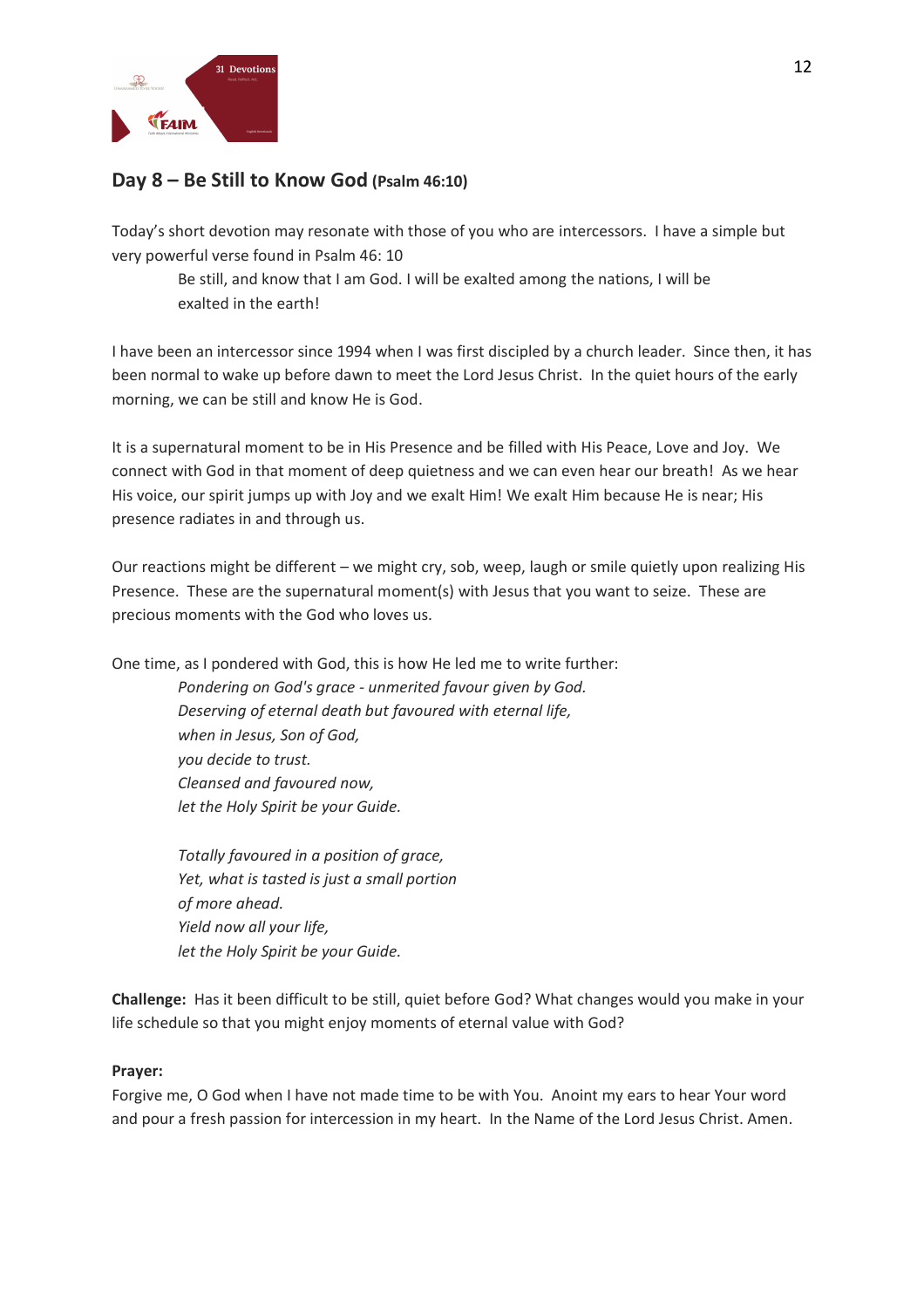

# **Day 9 – No Fear! (2 Timothy 1: 7)**

### 2 Timothy 1:7

for God gave us a spirit not of fear but of power and love and self-control.

We may have 2 Timothy 1:7 to encourage others and ourselves to exercise our faith in Chris, many times in the last few months and over the years.

One part of the good news of being a true believer and follower of the Lord Jesus Christ is that we need not fear of anything or anyone except our God. There is such a strong confidence that can be found in Christ. We must believe this truth by faith in Christ. I cannot follow any other way except the way of Christ. We receive and exercise the power, perfect love and self-control by the strength of God's Holy Spirit.

Let us not even try anything on our personal strength as it can never match the strength given by God. This is a choice that we make daily. We can operate out of the love that we are familiar with, and this love may not have pure intentions or we can operate out of God's love which is pure in its essence.

God's love is able to help us exercise self-control in many ways – because I love you with God's love, I can exercise self-control with the help of the Holy Spirit. I can choose to NOT speak hurtful words or choose NOT to do any harm to you.

Self-control is a powerful gift for without it, our entire life can be chaotic. Our faith in Christ positions us to be fearless in and for God. Our fear must be only to God – and that is a combination of adoration and reverence. We will NOT fear anything that is NOT of GOD.

**Challenge:** What are some fears that hold you back from soaring with God in life and/or ministry?

### **Prayer:**

I place all my fears (list them by name) at the cross of the Lord Jesus Christ. I desire only to have the fear of God in me. Pour your Spirit of power and love and self-control of our Lord Jesus Christ over me, my family, my friends and my nation, O God. In the Name of our Lord Jesus Christ. Amen!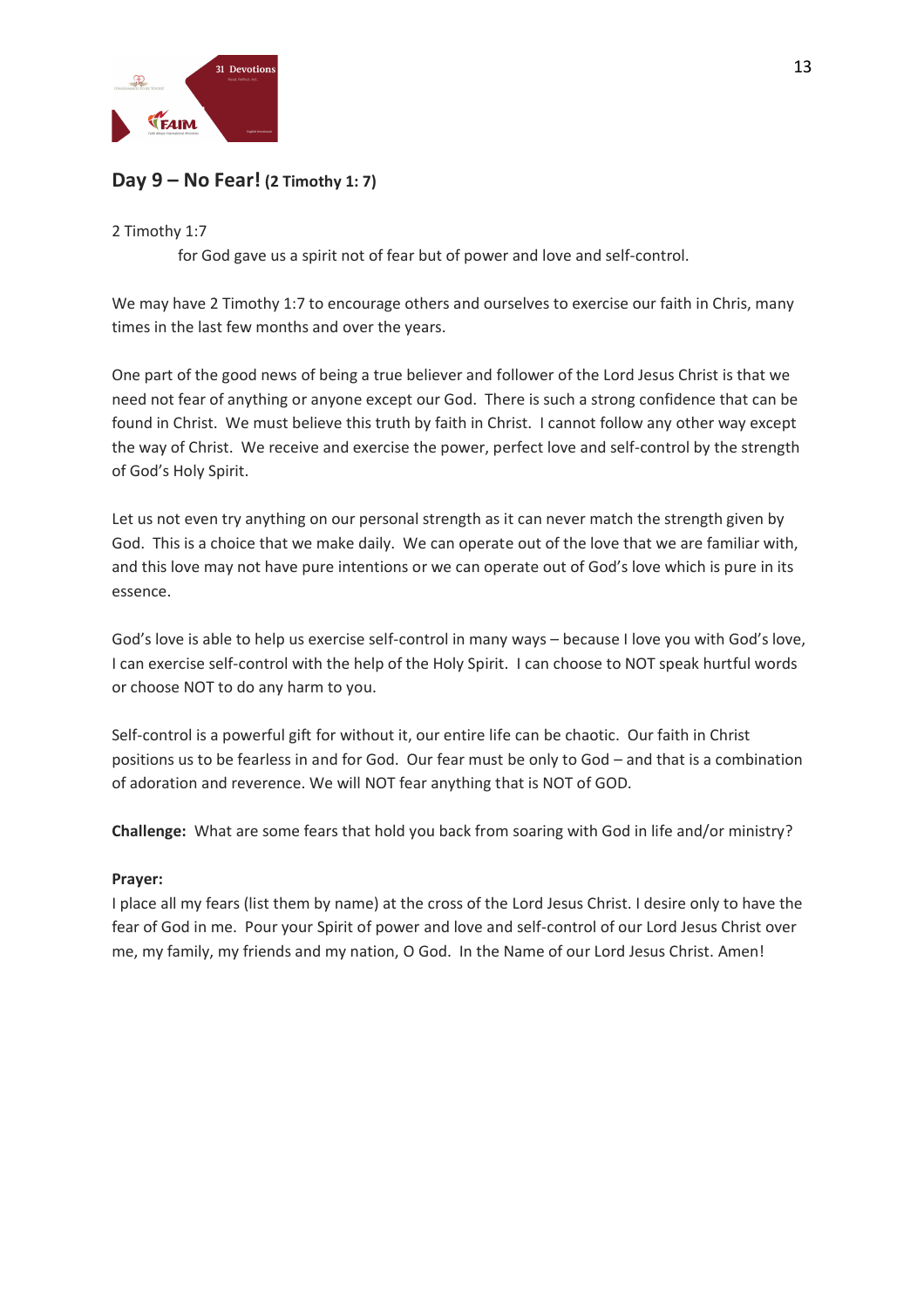

## **Day 10 – God is for Us(Romans 8: 31-32)**

These are sober days as we continue to see the world groan in pain in various ways.

### In Romans 8:31-32, the Apostle Paul challenges us:

31 What then shall we say to these things? If God is for us, who can be against us?

32 He who did not spare his own Son but gave him up for us all, how will he not also with him graciously give us all things?

I find these verses extremely empowering and should make us so blessed to be a follower of Christ. We must understand that we worship a God who is above all gods. There is none like Him.

It is true. If God can spare His only begotten Son, Jesus Christ of Nazareth, surely He is able to pour His grace upon us and give us all things according to His will. This is just a tiny taste of all that God has in store for us. Yes, true Christian faith knows and believes that God is always Good and always victorious.

God is our Power, our Strength and our Confidence. God has been for us since the time of Creation. God has been for us through the Fall of mankind. God continues to be for us through the generations because He is Love.

Friends, when we are with God, we are on the winning side. Truly, we are champions in and for God. But champions need to follow certain rules and training schedules so that they can be consistent to end victoriously.

**Challenges:** What are some intangible and tangible things that you would ask God? Are you prepare to receive only gifts according to His will and let go anything else that you do not need?

### **Prayer:**

Help me to discern how much You love me, O God. Thank you for giving me every good gift from heaven above. Help me by His Holy Spirit to walk in truth and righteousness, to use every gift and blessings given to me faithfully for Your glory. Provide me the stamina to undergo the training of champions for Christ in the Name of our Lord Jesus Christ. Amen.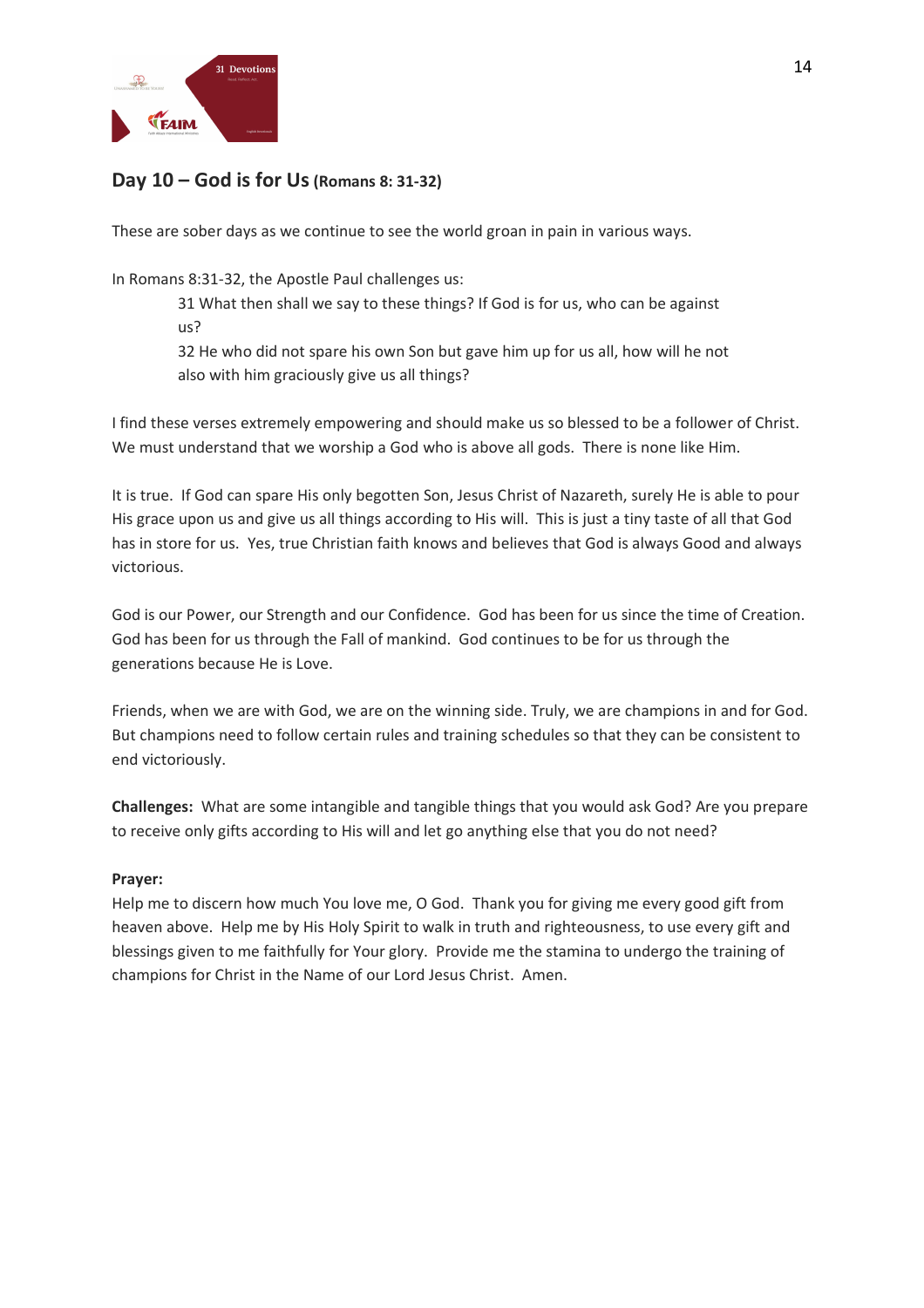

## **Day 11 – The Lord Reigns(1 Chronicles 16:31)**

Have you taken a walk outside? Do you see the beautiful colours of the earth? I really hope that our eyes have feasted on the beautiful colours of the flowers and enjoyed the visits of colourful birds. I hope that we took time to breath fresh air and let our eyes smile at the beauty.

1 Chronicles 16:31 continues to lifts up our spirit when we read it:

Let the heavens be glad, and let the earth rejoice, and let them say among the nations, "The Lord reigns!"

Imagine that no matter how difficult times can be, when you look up to the heavens and see the blue skies, the sheer beauty of God's artistic work puts a smile on our face. When you look all around you and see the green trees and bushes of Europe, the sandy desert in the Middle East, the blue waters of the Caribbean sea, tall buildings reaching to touch the sun in urban Asian cities or the little house made of mud and leaves in the vast lands of Africa, one must stand amazed before a Sovereign God.

All the nations are going to acknowledge that Jesus is Lord when the time comes. Until then, always remember that the Supreme Commander, King of kings of all nations is the One God who created every nation!

Even as the whole world labours in pain through the many crises, as followers of the Lord Jesus, let us take time to smell the roses and hear the birds sing.

**Challenge:** After this short devotional, just take a walk out of your house if it is not raining too hard. Lift your hands up to the heavens and praise God. Breathe the fresh air. If it is raining where you are, enjoy the beauty of the rain and remember that that's how the Spirit of God will rain down on us when we immerse ourselves in God's grace.

### **Prayer:**

May we never lose sight of the God who reigns! May our hearts be filled with joy and face with smiles as we look around us and see God's beautiful creation. In the Name of our Lord Jesus Christ, we say and sing Hallelujah!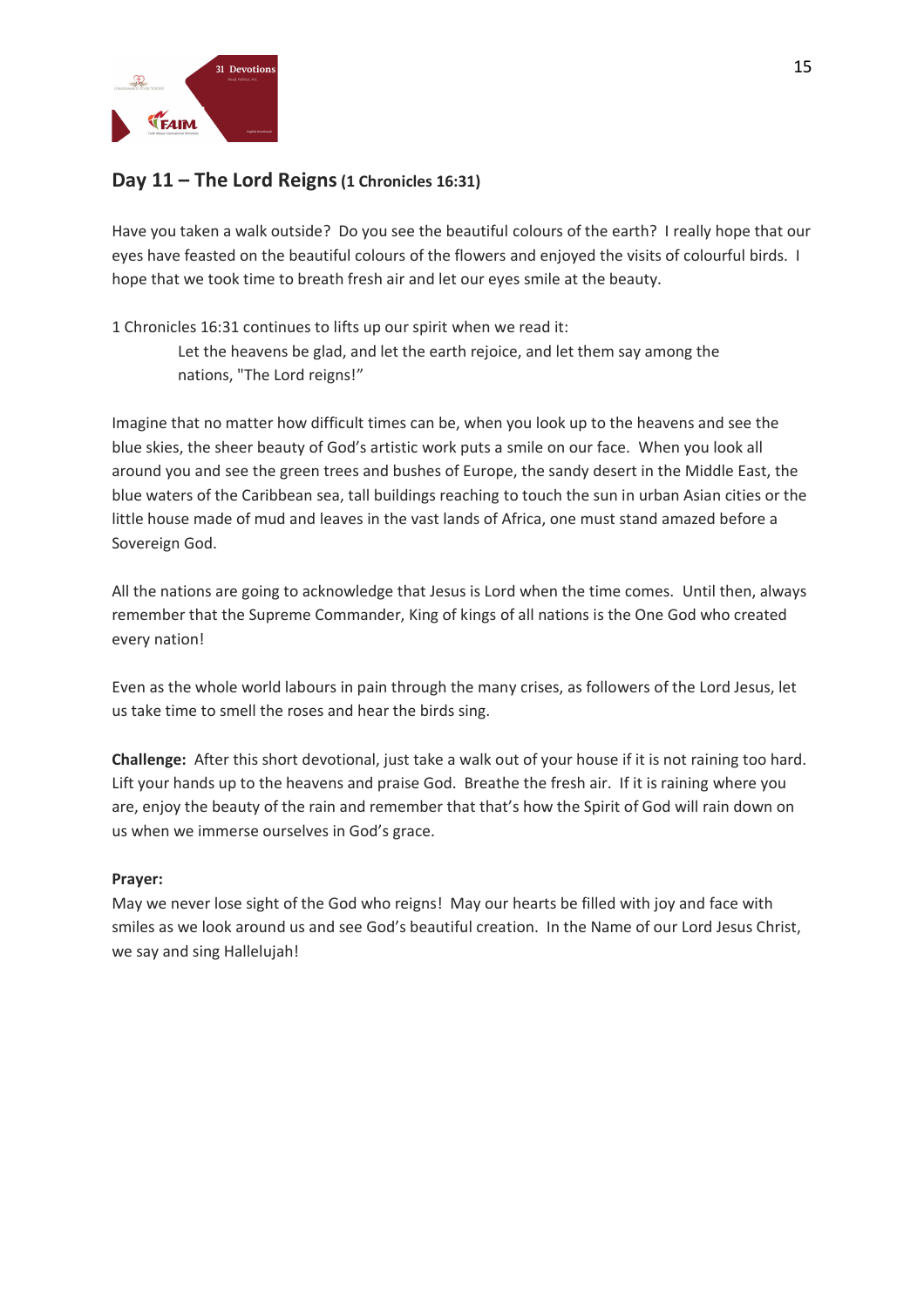

# **Day 12 – Being God's People (Jeremiah 30:22)**

Today's verse simply reveals how much God loves us. This verse was originally addressed to the Israelites; God reminds them of His covenant to bless them but this will be done through the Messiah.

I think about how so many of us who accepted Christ, including myself, can actually remember how we walked away from God. Sometimes, even after accepting Christ and being baptized, we continue to doubt, disbelieve and disobey Scriptural truths. This is sad because God does not want us to be far from Him.

Yet, just like God reminded the Israelites, He reminds us today through Jeremiah 30:22: And you shall be my people, and I will be your God.

Did you know that we worship a God who is personal, very personal? He said "...my people," and we can only be God's people by placing our individual trust in Jesus.

Listen, no one else can accept Jesus as the Son of God, Lord and Saviour on your behalf. The decision is strictly yours alone. The Holy Spirit's assurance that we are children of God comes when we place our trust in the Lord Jesus Christ. We know that God is our Abba.

So, all of God's people will need to surrender to an Almighty Personal God. And if you have never surrendered to the Lord Jesus Christ Jesus who died on the cross and was resurrected after being buried for three days, *now* is a great time.

**Challenge:** What does it mean to be a "people" of God for you?

### **Prayer (**If you are accepting Christ for the first time):

Heavenly Father, thank you for your Son Jesus who died on the cross for me and shed his blood so that all of my sins can be washed away. I am truly sorry for all my wrongdoings and by faith in Christ, I receive your forgiveness. I declare that Jesus is Lord and Saviour of my life. Help me to live the life of Christ in the power of Your Holy Spirit. Thank you for making me your child and giving me the opportunity to learn more about you and serve you. For your glory and in the Name of my Lord Jesus Christ. Amen.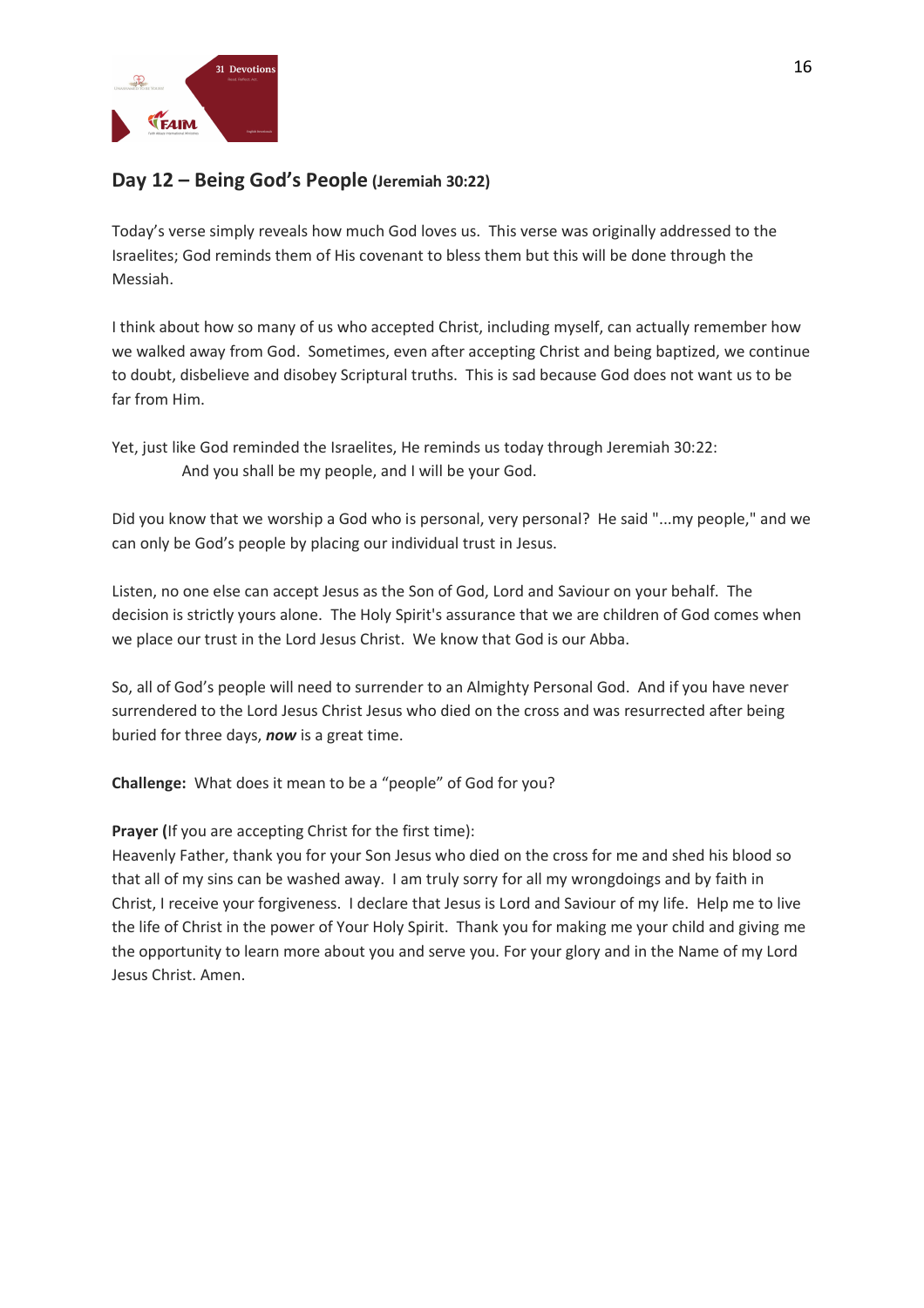

# **Day 13 – Call upon the Creator God (Jeremiah 33: 2-3)**

Many people worship created things – self, money, work, causes, superstars, actors and even statues. All that I just mentioned take the place of God and are idols. Idols have become a focus instead of God, the Creator being the focus of our worship.

Why would anyone want to worship created objects when the door is open for us to worship the Creator God? Objects are lesser things and we need not waste our time elevating them to the place of God.

What makes me sad is the knowledge that there are so many adults created by God who have been and are involved in the abortion industry. These adults who have been given life are effectively murdering life in the womb and sometimes out of the womb. This is ugly and man-made. Millions need to repent of this terrible sin. The cause of the abortion industry has become an idol in the lives of millions of supporters. How is it even possible to engage in this idol-worship?

The Creator God who established the earth, universes and galaxies holds the secret to many answers to our questions. In fact, Jeremiah 33: 3 encourages us to call upon this Creator God so that He can answer you and me.

Jeremiah 33: 2-3 states:

2 Thus says the Lord who made the earth, the Lord who formed it to establish it- the Lord is his name: 3 Call to me and I will answer you, and will tell you great and hidden things that you have not known.

It is a blessing to know that God has the power to answer any question that we might have or any prayer offered according to His will. He has the power to forgive us and establish us in His kingdom on earth. He has the power to transform our minds, hearts and souls so that we look a little more like the Lord Jesus Christ. We are His children.

**Challenge:** What questions do you have for God? Call to Him and He will answer you.

### **Prayer:**

(Write your own prayer of thanks to God)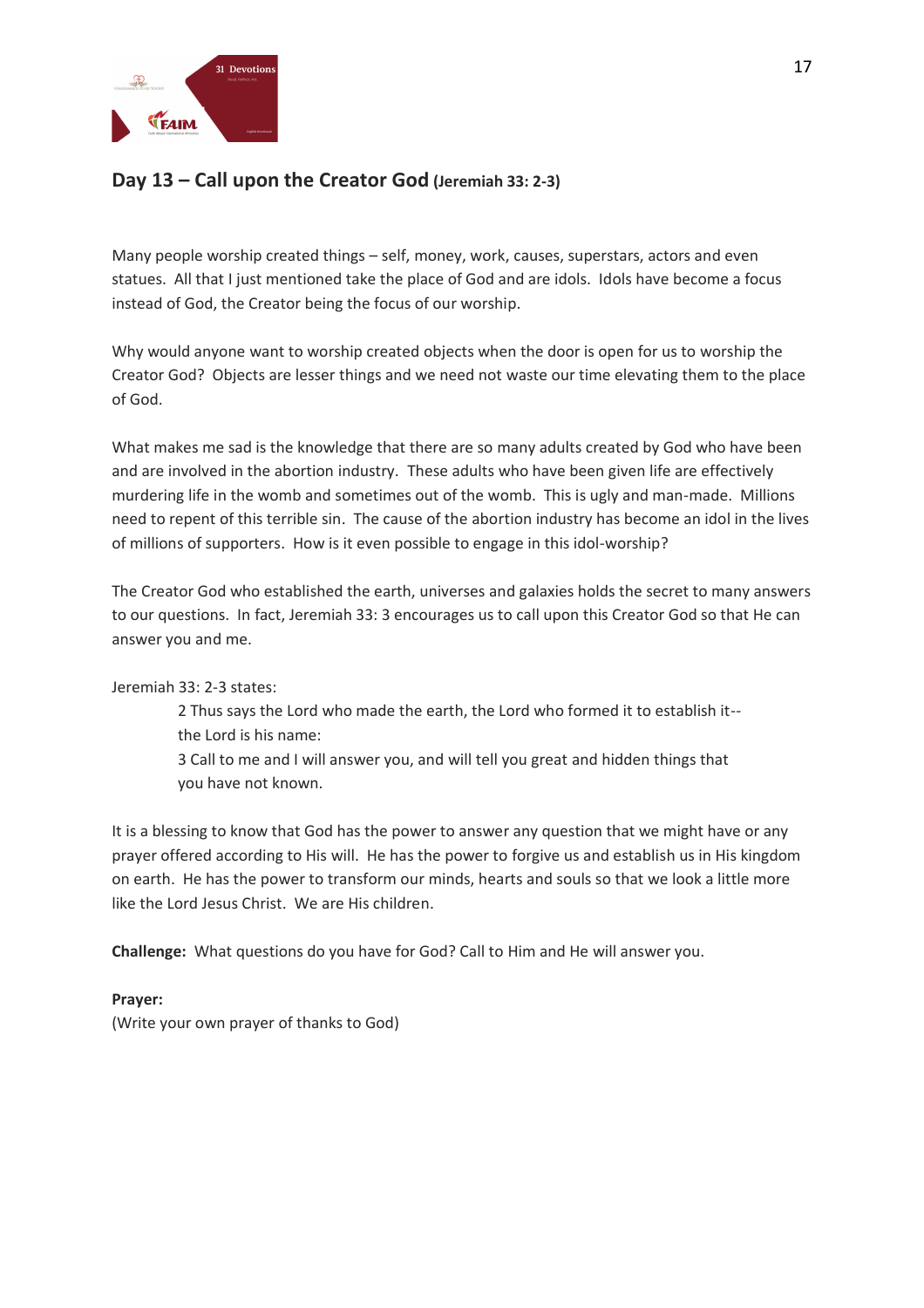

# **Day 14 – A Faithful God (Lamentations 3:22 -23)**

We need not feel ashamed when others who do not know of God's love and power mock, criticize or even persecute us.

Many years ago, I remember preaching a sermon at an Indonesian church. There were about 400 congregation members. Normally, the call to salvation is given at the end of the sermon. But that day, God wanted me to issue the call to salvation at the middle of the sermon. When I obeyed God, practically the whole church laughed at me. I felt embarrassed but God reminded me quickly that they were laughing at Him. However, one Indonesian man stood up to receive Christ for the first time! Praise God.

Today's verses are found in Lamentations 3:22 -23:

22 Because of the Lord 's great love we are not consumed, for his compassions never fail.

23 They are new every morning; great is your faithfulness.

Every morning, we wake up to God's love and new mercies or compassion. We can confidently do this because of God's faithfulness to us; not our faithfulness to Him. See, it is not about us but about who God is.

I sensed how much God loved this Indonesian church and I continued preaching. God wanted to show His mercies to them again. Again, God impressed upon me that I needed to stop and invite the church to accept the call of salvation.

This time, I told the church that I was stopping to obey God. Again, the church laughed at my invitation to salvation. I told them to stop laughing and invited them to think about doing serious business with God. Well, about 390 Indonesians decided to stand up and be assured of their salvation in Christ.

Indeed, God desires to show us His mercies every day because of His great love. The word says that because of God's great love, we will not be consumed. Yes, we will not be consumed if we keep returning to Him.

**Challenge:** Take time to praise God for His attributes: He is great, faithful and merciful.

### **Prayer:**

Bless me every day with Your great love and faithfulness, O God and help me to show the same to another. In the Name of our Lord Jesus Christ, Amen.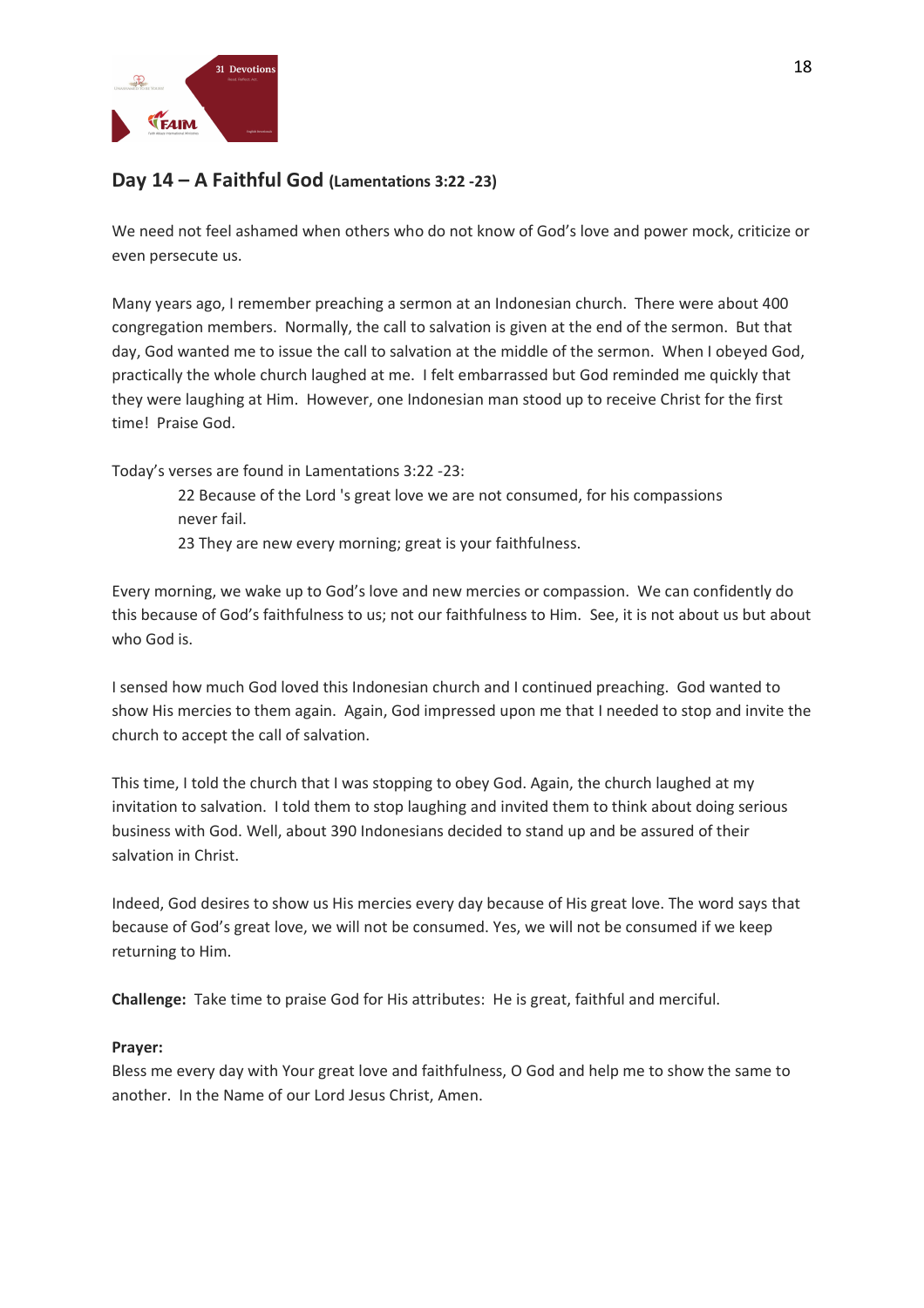

# **Day 15 – Jehovah Shalom over Jerusalem (Psalm 122: 6-9)**

One of the regular prayer points for my team at Faith Ablaze International Ministries is that we keep the Middle East region in our prayers. In particular, we pray for the peace of Jerusalem.

### Psalm 122:6 -9 states

- 6 Pray for the peace of Jerusalem! "May they be secure who love you!
- 7 Peace be within your walls and security within your towers!"
- 8 For my brothers and companions' sake I will say, "Peace be within you!"
- 9 For the sake of the house of the Lord our God, I will seek your good.

We believe in God's Word and sometimes we can miss His Word due to our prejudices or to suit our convenience. Even though the psalmist wrote this psalm centuries ago, this commandment to pray for the peace of Jerusalem continues to be valid today.

If we did a little research, we can see the turmoil in the Middle East, and especially in Jerusalem. The peace of Jerusalem is interconnected with the protection and unity offered in the Name of Jesus Christ of Nazareth. The Hebrew concept of peace (*shalom*) meant wholeness, completeness, soundness, health, safety and prosperity, carrying with it the implication of permanence.

It is a good responsible act for a believer in Christ to be praying for the people so that they might experience Jehovah Shalom, the God of Peace.

**Challenge:** What might stop you from obeying the commandment to pray for the peace of Jerusalem?

### **Prayer:**

Jehovah Shalom, thank You that Your peace is over Jerusalem. May all leaders in the Middle East region enjoy Your mercy in the Name of the Lord Jesus Christ. Amen.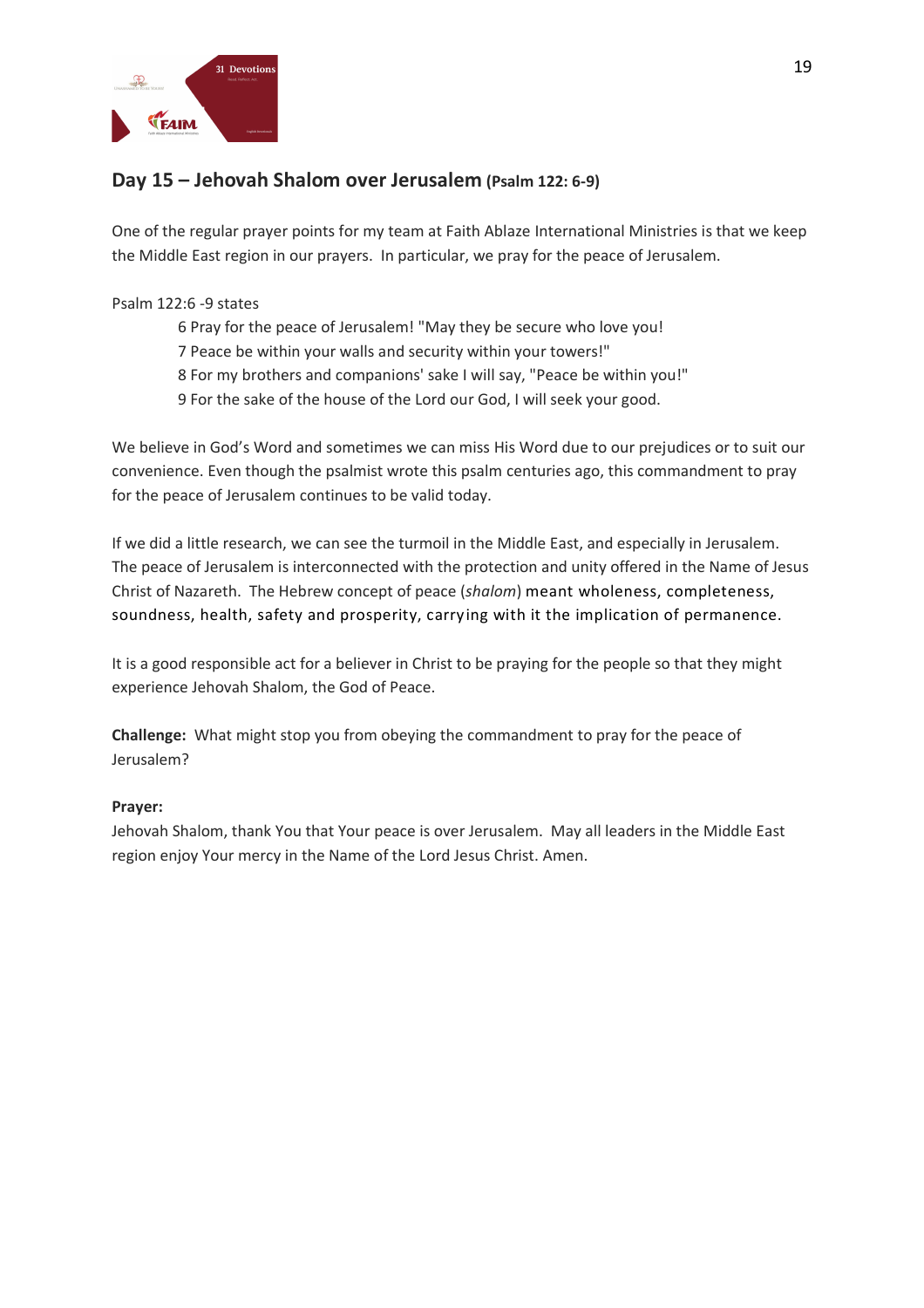

### **Day 16 – Serving Christ (Colossians 3:23-24)**

I am thinking of those of you who are blessed to work and those of you who might be struggling to find proper employment. Some of you might even be working beneath your education or training qualifications. This is very humbling. Some of you are employers or business owners in your own right. Mothers, care-givers and even students are workers too.

Have you been sometimes challenged to do a negative or harmful thing at work? But you did it anyway because your boss demanded that you comply? Well, such things do not glorify God at all.

I remember one time when I was working in a foreign country, one of our clients creatively asked me to give a huge rebate for a company project that was worth close to % million dollars. Naturally, I refused and the company delayed on payments to us.

I am a believer in Christ, and especially if we are believers in Christ, then we need to keep Colossians 3:23-24 close to our hearts:

23 Whatever you do, work heartily, as for the Lord and not for men, 24 knowing that from the Lord you will receive the inheritance as your reward. You are serving the Lord Christ.

Well, the payment for the project was delayed so much that I had to fly to the client's office and ensure that we were paid. I prayed a lot and asked God to open the door to the President of this huge foreign company.

God answered my prayers. I sat in the company President's office and told him that I was not leaving his country until his company paid up the balance, all the while with a calm smile on my face.

I felt that I needed to work excellently for God and I desired for this whole process to be a testimony to glorify God. Well, to cut the long story short; I did walk out of their office with a cheque in my hand after waiting for almost half a day. That was half a day spent on declaring that God will come through so that others may see His glory in my life. It was worth the wait.

**Challenge:** How are you impacting your work environment with godly service?

### **Prayer:**

Teach me to enjoy Your wisdom for decision-making, the peace of Christ for a quiet heart and the Holy Spirit's discernment to see beyond the earthly at my work environment. Help me by Your Holy Spirit to be a meaningful impact for your glory. In Jesus' Name. Amen.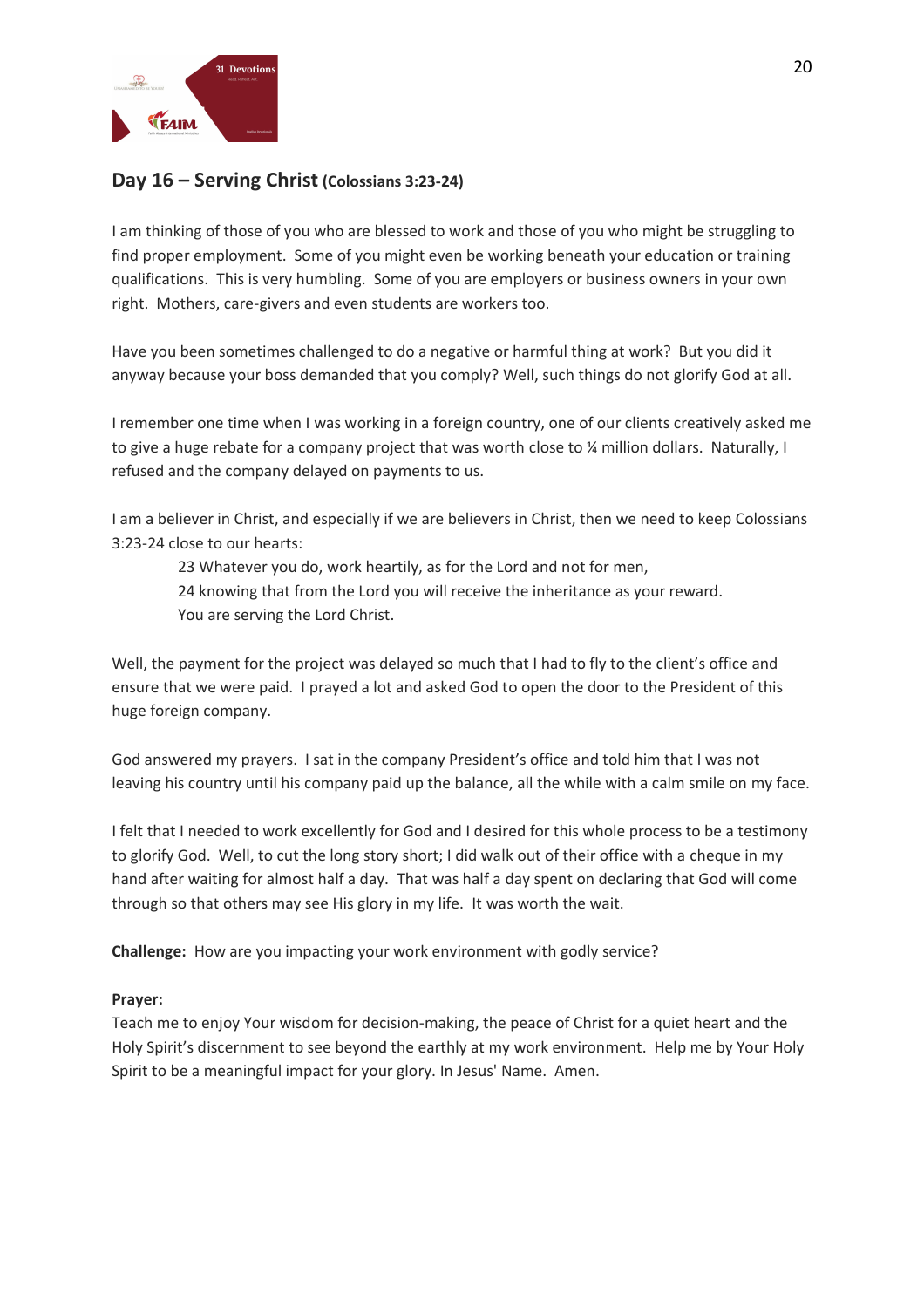

# **Day 17 - The Lord is my Shepherd (Psalm 23:1)**

For the next few days, we are going to appreciate a very popular, most-loved and famous psalm. Psalm 23 is one of the first psalms that I learnt in school as a little girl. It is just a short six versepsalm but it is so powerful and meaningful.

The psalmist makes a declaration in verse 1. The Lord is my shepherd; I shall not want.

It took me a long time to understand the deep meaning of this verse. In school, we will recite it from memory. I understood this verse better when I left my job and began to study at Singapore Bible College. God kept providing for me and He definitely kept me on my knees in prayer.

God never failed me, not once. As a global missionary, this understanding has deepened even more. You see, God provides through His loved ones and this time He provides not only for me, but also for so many other pastors, leaders and families in need. The Good Shepherd provides for all of us to a way to deepen our faith in Him.

The Lord Jesus Christ is the Shepherd, the Good Shepherd, the Compassionate One. He looks out for His Lost Sheep. He is my Shepherd, and yours too. The Good Shepherd will weather any storm just to find that one lost sheep. The Good Shepherd will protect and care for you and me.

The psalmist knows that our Lord will provide for his needs. When he declares "I shall not want" – he is effectively stating that there is **No** lack of anything! The Good Shepherd is our Jehovah Jireh, our Provider.

Sometimes, we lack love, grace, forgiveness, joy, peace, patience, wisdom, protection, guidance, confidence, security and significant. The good news is that there is NO LACK! It can be found in the Good Shepherd. And if there is anything most crucial in our life, then we should not lack salvation. Our eternity should be with the Good Shepherd, the Lord Jesus Christ who freely saves us each day of our life.

**Challenge:** What are you lacking in your life, my friend?

### **Prayer:**

Open my eyes to the goodness of the Lord Jesus Christ who gave His life as a ransom for many so that many will be saved. In the Name of the Lord Jesus Christ, Amen.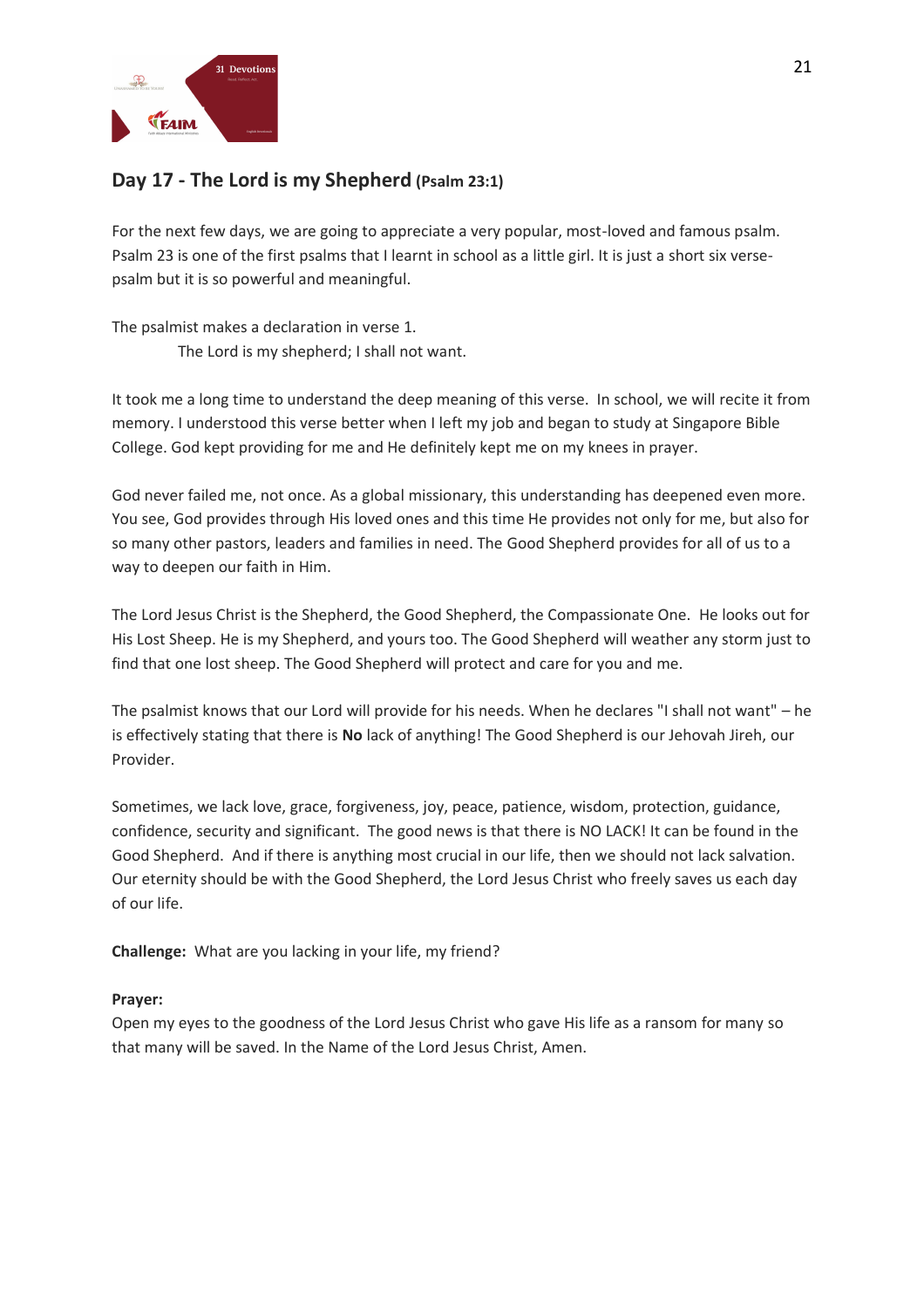

# **Day 18 – The Lord is my Leader (Psalm 23: 2)**

Every single day, we hear of all kinds of chaos and disasters among the nations. In fact, turmoils or disturbances can be at the door-steps of our heart or our home. Some nations are politically unstable; the security of the people is hanging in a balance. Economic and medical crises have increased. There are many people with fears of the unknown. Their hearts are full of anxiety and their minds are filled with questions. And if this is you, would you be interested in peace and a sense of security? How about deep assuring rest?

In Psalm 23: 2, the psalmist appreciates that the Good Shepherd is able to provide him that sense of peace. Listen to what he says:

He makes me lie down in green pastures. He leads me beside still waters.

The Lord leads us to a place of restoration; He does not force us. The choice to let Him lead us always belongs to us. When He leads us to a better place – the place of restoration from a dry place in our life where everything might have seemed dead, boring and purposeless. And the Lord leads us to "still waters", not to a raging river. Here is a place of quiet, a place to reflect on God's love, to breathe fresh air as we take in God's presence and His truths.

**Challenge:** What might hinder you from letting the Lord Jesus Christ of Nazareth lead you to the quiet place hidden in Him so that you might find peace?

### **Prayer:**

Dear God, grant me the peace that I need and the wisdom to make the right decisions in difficult situations. I choose to lean into the Lord Jesus and hold His hands tightly. I will follow Him to the "still waters" for refreshment to my soul. In the name of the Lord Jesus Christ. Amen.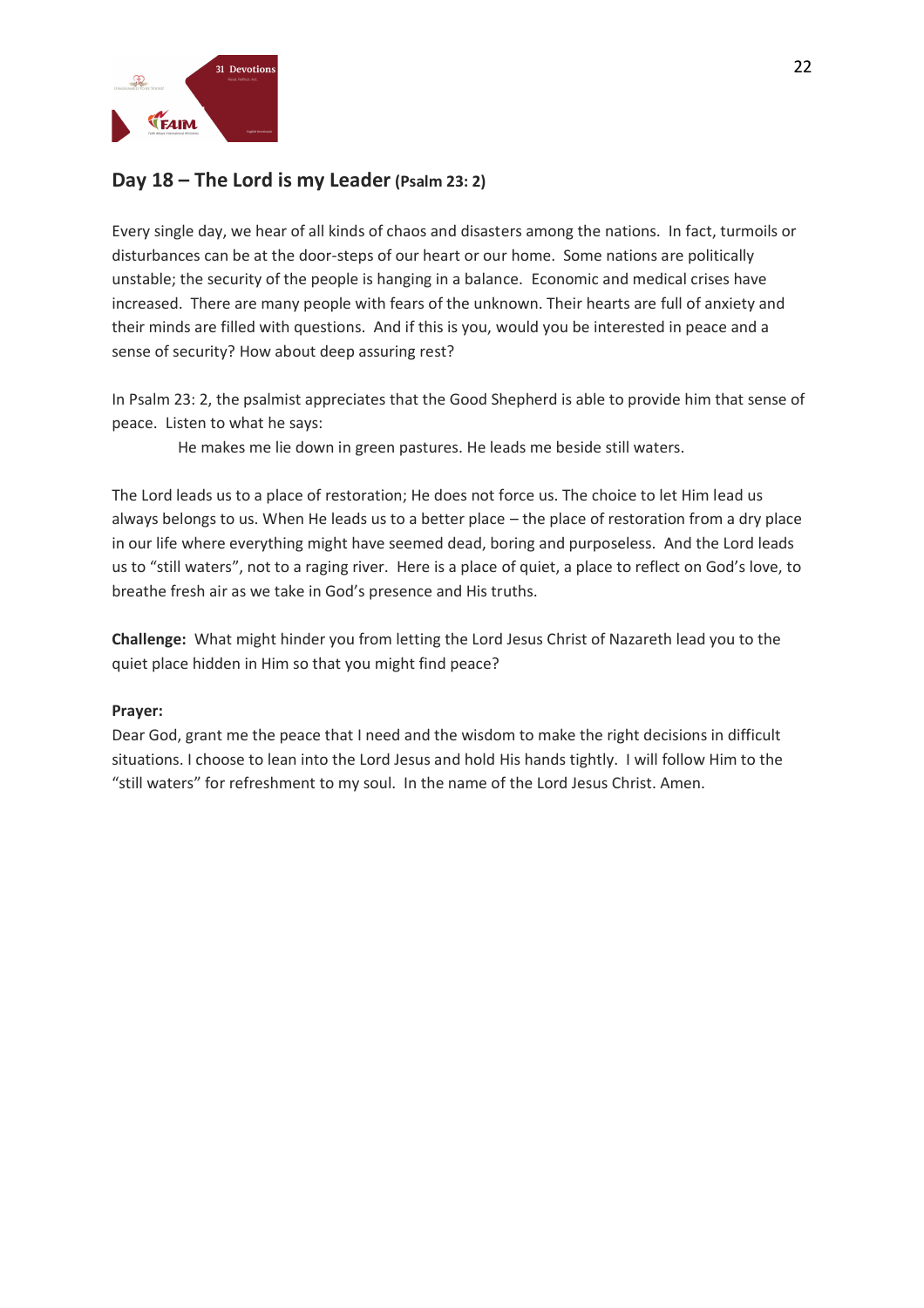

## **Day 19 – The Lord is my Restorer (Psalm 23:3)**

The Lord leads us to "still waters" and to a place of rest. This becomes our place of restoration. Only broken or damaged things are restored – for example, an old car with lousy brakes, a torn sofa set, a damaged kitchen floor. So, time is spent to make the broken or damaged things look as good as new by changing parts, painting a new colour or modernizing their appearance.

When we stand against God through our disobedience, it is inevitable that we are unable to find that deep peace within our soul. We desperately need to be restored to the right and godly thought, attitude and action.

### Psalm 23: 3 states:

He restores my soul. He leads me in paths of righteousness for his name's sake.

Well, true repentance, that is walking away from the ungodly thought, attitude or action is the first step to restoration. The Word of God and the blood shed on the cross by the Lord Jesus Christ cleanses us. We are also reconciled with God. This is the way to righteousness (being right with God).

Psalm 23: 3 gives us a clue as to who has the power to restore and lead in paths of righteousness. Yes, it is the Good Shepherd, the Lord Jesus Christ who leads us in the paths of righteousness. As we allow for this restoration and leading to happen, it brings honour to our Lord Jesus Christ.

**Challenge:** What does it mean for you to be in this place of honour, restoration and righteousness offered by God?

### **Prayer:**

Lord Jesus Christ, lead me by Your Holy Spirit to walk the narrow paths of righteousness. Be glorified in my life as I honour and worship You alone. Amen.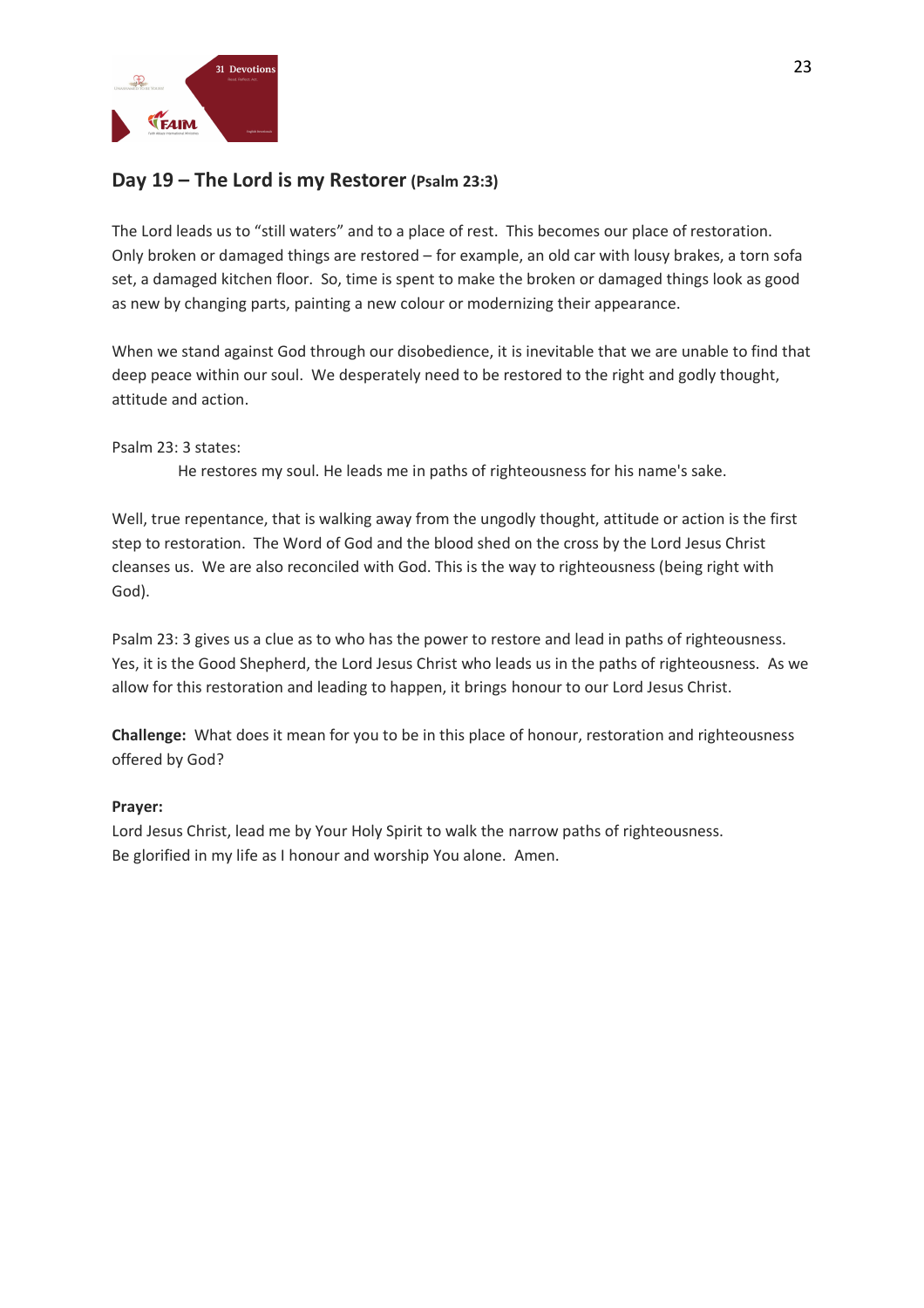

## **Day 20 – The Lord is with Me (Psalm 23:4)** (. )

When I read Psalm 23:4:

Even though I walk through the valley of the shadow of death, I will fear no evil, for you are with me; your rod and your staff, they comfort me

I am reminded of one of my best friends. She passed away this year after fighting a good fight. Cancer did not have any victory over her. Still, the journey through this terrible terminal illness had her shaken in the early stages. Questions, doubts and hopelessness are challenges that face many terminally ill people.

The beautiful thing is that my friend could rise above those challenges and remind herself that even though she walks through the valley of the shadow of death. She did not fear evil because the Lord Jesus Christ was with her during her tough journey. During the tough journey, her priorities became clearer. Her paradigm about various issues shifted for the better and her strength in Christ shone brightly for all to see. God was her prime Comforter and now, she continues to enjoy the restful peace provided by her Saviour in the heavens.

I love the phrase "you are with me" which is centrally placed in verse 4 of Psalm 23. The presence of Jesus is enough for each one of us to fear NO evil, to recognize that we are under His supreme authority, guidance and protection. What comfort to personally know that Jesus, the Good Shepherd walks alongside with those who are in desperate need of Him! He is the very Grace of God given to us.

**Challenge:** Are you going through an extremely difficult, "hopeless" time in your life with attached fears? Would you turn to the One who is able to strengthen you and remove every fear that you might have? His Name is Jesus, Son of God and Perfect Redeemer.

### **Prayer:**

Heavenly Father, thank you that I need not fear any evil or death because in the Lord Jesus Christ, I can have my confidence and strength to overcome every challenge with the faith that You deposited in me. Help my loved one and I to walk victoriously because Jesus has already paid the price. Pour Your grace upon us so that we might continue to be blessings even when we walk through the valley of the shadow of death. For Your glory and in the Name of our Lord Jesus Christ. Amen.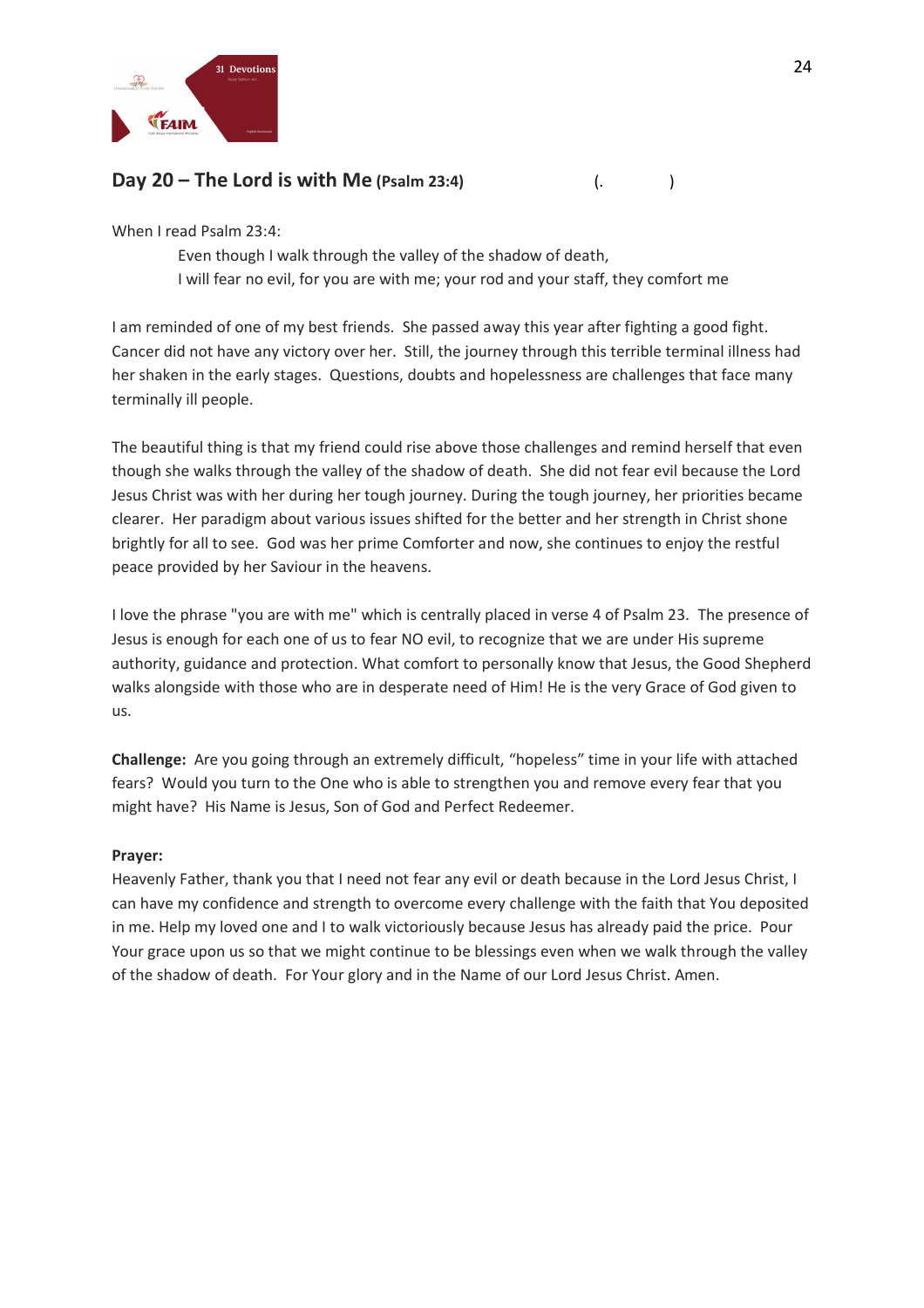

# **Day 21 – The Lord is my Provider (Psalm 23:5)**

I do not know if I have any enemies but these days. Enemies can be anyone who hate Christians. By the number of persecuted Christians around the world, I am sure that we can safely conclude that we might have people who are not friends of Christ and who would love to see the followers of Christ dishonoured and disgraced.

According to Open Doors, a Christian community that stands and supports persecuted Christians around the world, at least 245 million Christians were persecuted between November 2017-October 2018. I can only imagine that this number might be on the increase in the current annual report.

Psalm 23:5 is an encouragement for all believers of the Lord Jesus Christ. This verse states: You prepare a table before me in the presence of my enemies; you anoint my head with oil; my cup overflows.

The Good Shepherd is able to provide abundantly. In the presence of our enemies, the Lord Jesus Christ is able to give us the provisions, protection and favour. When enemies intend to cause hurt, disgrace and bring shame to us, the Lord steps in and makes it possible for us to remain strong, in His grace and honour.

In the past, one's head was anointed with oil especially during times of celebrations and it is the oil of gladness that the Lord pours on our head when we are in the presence of our enemies.

During times of persecution or confrontation that have the potential to lock us in a state of shame, Psalm 23: 5 reminds us that as believers of Christ, we will never be ashamed. We need to trust that God will honour us in the presence of our enemies.

This is why, no matter how difficult our situations might be, we are to have a heart of worship, thanksgiving and praise. We will continue to remain in God's joy and trust Him.

When our thoughts, attitudes and actions are immersed in God's pure truths, we will have no fear. In fact, many others will begin to realise how much God loves, provides, protects and honours us in abundance. Our cup overflows! Hallelujah!

**Challenge:** In which areas of your life should change happen so that you are freer to embrace the protection, strength and joy of the Lord?

**Prayer:** (Write your own prayer)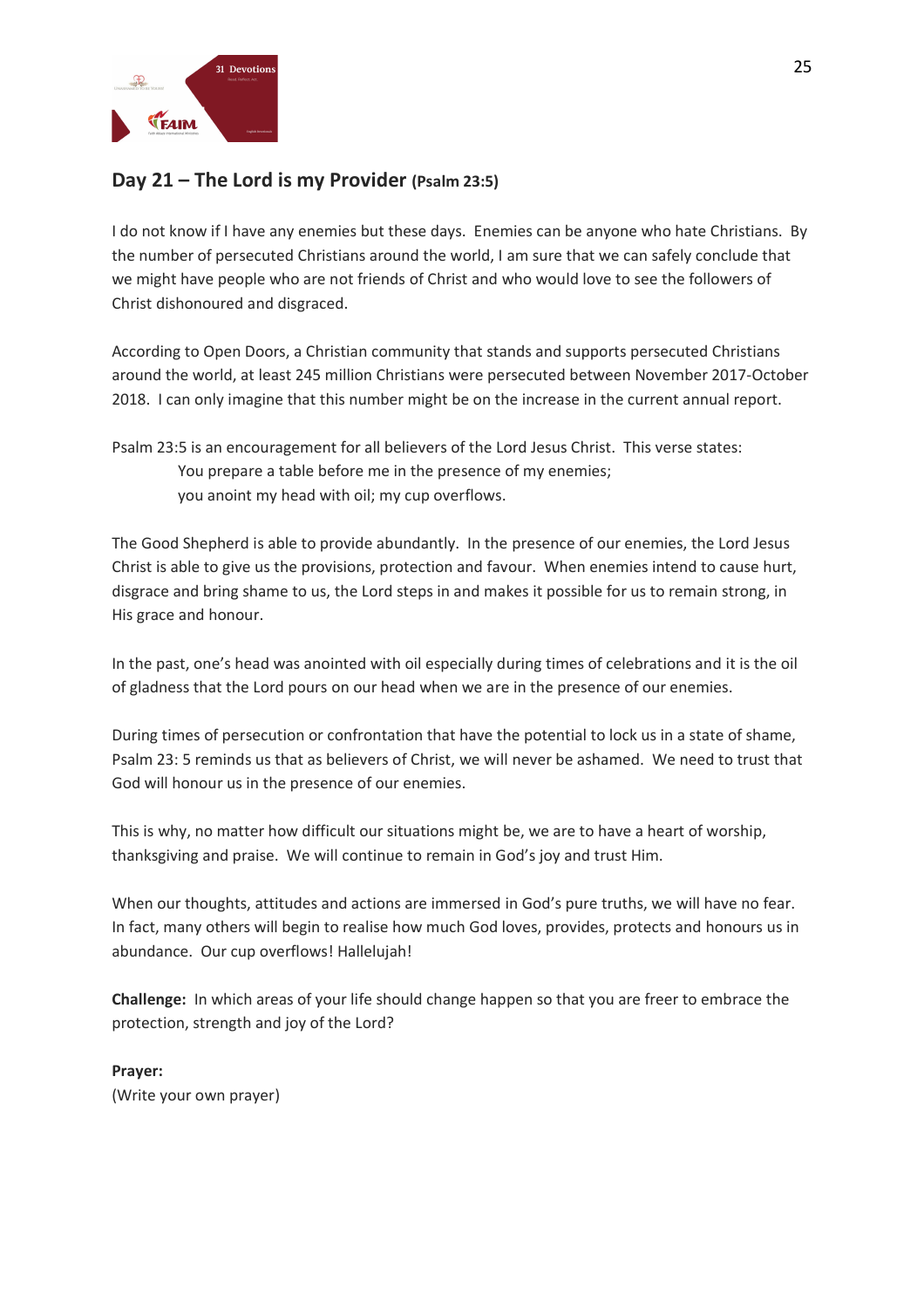

# **Day 22 – Eternity with God (Psalm 23:6)**

The confidence of one who believes in Christ cannot be described. The psalmist had such a confidence especially after acknowledging the Lord As His Shepherd, Provider and Protector in the previous verses. In our inner being, we know that our God will not do us any harm. He is always good. In our inner being, we know that God is very compassionate toward us and demonstrates His mercy repeatedly.

The psalmist ends Psalm 23 with: 6 Surely goodness and mercy shall follow me all the days of my life, and I shall dwell in the house of the Lord forever.

How many second chances has God given us? Count them as the mercies of God. How many times has he blessed us? Count them as the grace of God. And when He shows us this love and kindness, we recognize the goodness of God.

God shows his goodness by the care he bestows upon us. God shows his mercy through his unconditional love. Even when we are unfaithful, God remains faithful. Through dark and deep valleys of our life situations, we can confidently believe that God's goodness and mercy will always follow us till our last breath and beyond.

God becomes our eternal home. Our certainty of eternity is with Christ, the Shepherd-King. Our security in the Incarnation of God's Goodness and Mercy allows each true believer to converge together in intimate Unity.

The Holy Spirit within us has no choice but to rise up and give voice, shouting "Hallelujah! and Amen!".

**Challenge:** How has God shown His goodness and mercy to you in the last three days?

### **Prayer:**

God's goodness and mercy will surely follow me and all whom I love all the days of my life. I will surely dwell in the house of the Lord forever in the Name of the Lord Jesus Christ. May I be quick to recognise and thank God for His goodness and mercy. Amen.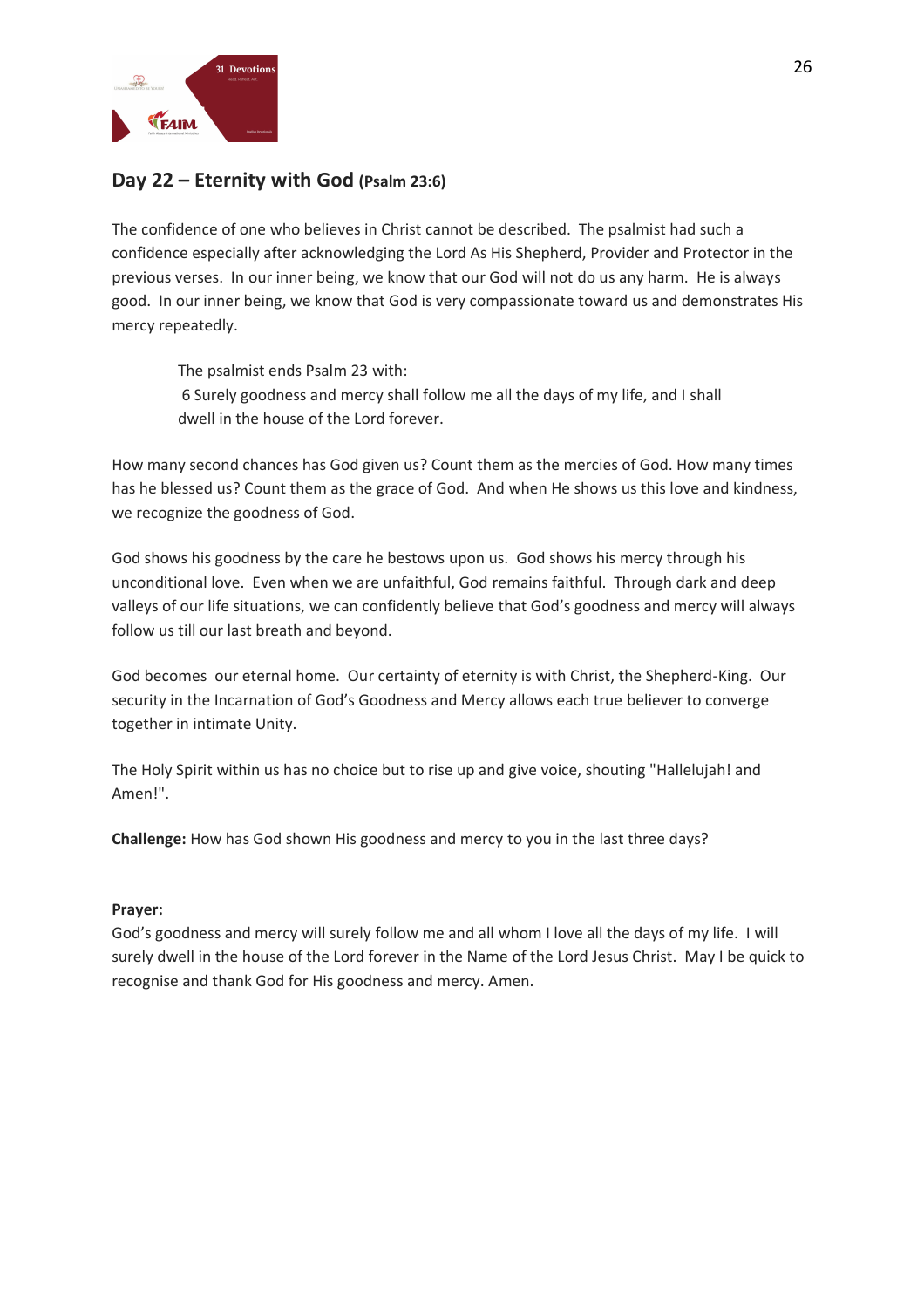

# **Day 23 – The World Belongs to a Sovereign God (Psalm 24: 1-2)**

Author: Rachel Chindu (India)

Our natural lives move forward in such a way that we often act like we are the owners and hold the title deeds of our lives. Psalm 24: 1-2 strongly reminds us that nothing around us belongs to us. The ownership belongs to our Eternal God. So then, whose are we and what do we have as our own?

Psalm 24: 1- 2 declares that 1 The earth is the Lord's and everything in it. The world and all its people belong to Him. 2 For He laid the foundation on the seas and built it on the ocean depths.

Consider the small world we are living in. We are just caretakers or stewards of what is entrusted to us for a brief period of time. Psalm 24: 1 says that not only the earth and the fullness of it, all its people belong to Him.

So if we think that we are "in control" and "in-charge" of our lives, God is reaffirming that He alone is the Ultimate Authority, Sovereign Ruler and King of the Earth. Thus, our lives belong to Him. For example, parents or other adults may think that they exercise a certain degree of power and control over their family, especially children. However, we are merely the caretakers of our children.

Our children fully belong to God. Though we acknowledge it to an extent that they belong to God, do we actually release the ownership of our children into God's hand?

It is when we proclaim Jesus as our Lord and Saviour of our lives that we invite God to take absolute control of our lives. It is time to know God more and Trust in His promises. Let Jesus be our Lord in all spheres of our lives and let Him be our number one priority.

**Challenge:** How should we response to God who is Sovereign and Compassionate?

### **Prayer:**

Help me O God to see as Your eyes see. The Lord Jesus is my foundation, l choose to live out my life as a faithful steward. In every moment, I thank God for He has surely blessed me with His Sovereign Goodness and Mercy. In the Holy Name of the Lord Jesus Christ, amen.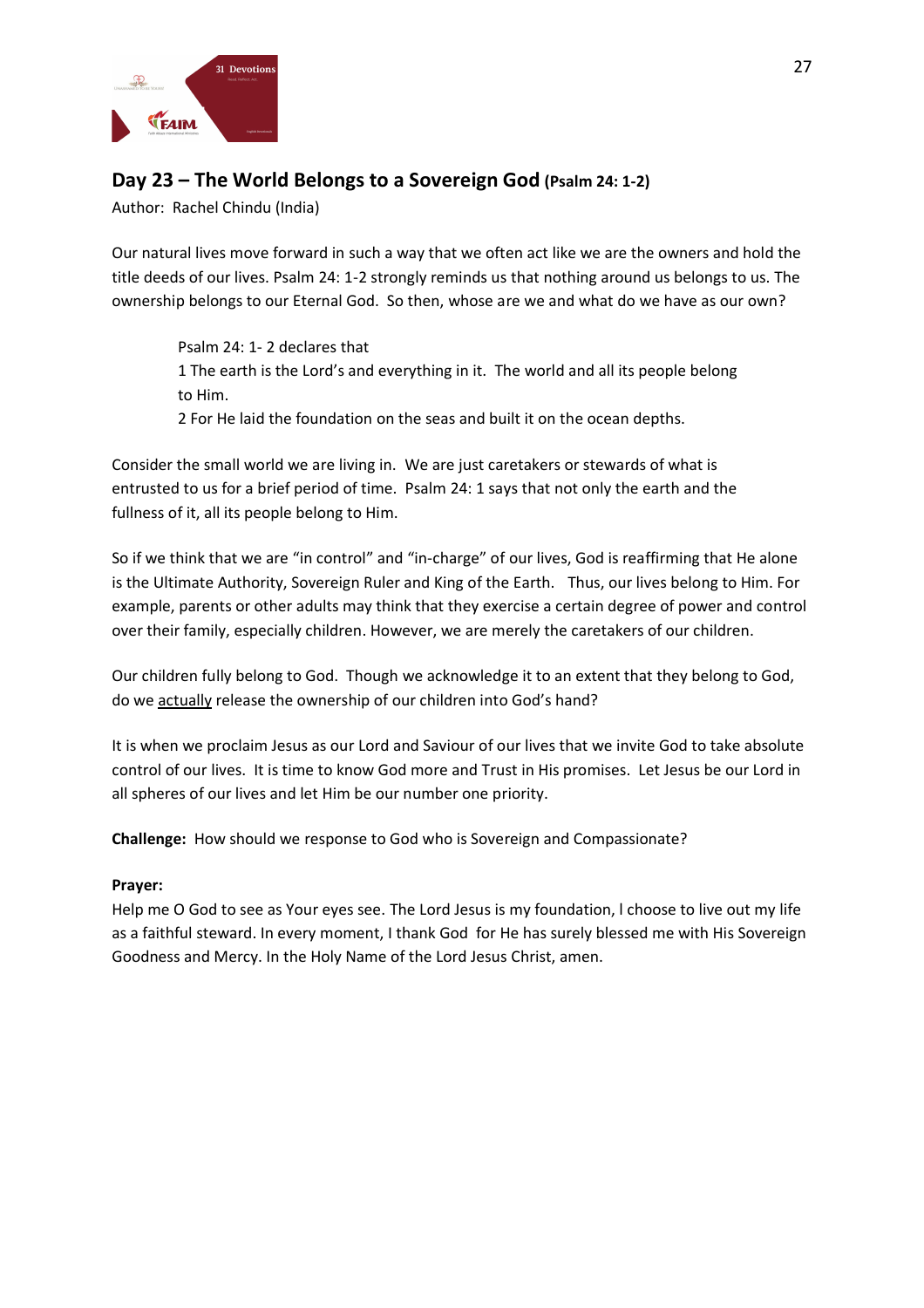

# **Day 24 – A Successful Commitment to the Lord (Proverbs 16:3)**

Author: Rachel Chindu (India)

As we journey through life, we make numerous decisions as a part of our progress and growth. Sometimes, our decisions and ideas do not yield the results that we desire. If you are like me, you would probably desire that all your plans yield good and successful results.

A year and a half ago, my husband and I decided to step forward in faith to buy a home without sufficient financial backing. This was a difficult decision as my husband was the sole provider while I cared for the family.

The Bible reveals that the only way to ensure success is by committing and entrusting everything we do in thought, word or deed to the Lord who is the source of all Knowledge and Power.

### Proverbs 16:3 reads:

Commit to the Lord whatever you do, and your plans will succeed.

God has promised to prosper our plans by helping us to do all things through Christ who strengthens us. What a marvellous, faithful Father and Guide we have! He is always with us and is ever-present. God desires for His children to acknowledge Him in all our ways of life.

We were led by God to commit our decision to move forward. We had no idea about how we might have funds to purchase this house. We completely trusted God to provide for us. Reflecting now, we have nothing but praises and thanks to our Faithful God for the wonderful and amazing way He has led us. This provision of a new house is waiting for us.

Obedience brings manifold blessings. When we obey God by entrusting all our ways to His care, love and provisions, He will faithfully bless us by establishing us in His Goodness.

Once He establishes us, despite any difficult circumstances, we will not be shaken at all and we will flourish in everything He has set before us. It is my prayer that God will be our decision-maker.

**Challenge:** What are some aspects of your life that you need to commit or re-commit to the Lord?

### **Prayer:**

Heavenly Father, I acknowledge your sovereignty and wisdom in my life. Enable and strengthen me by the power of the Holy Spirit to commit the plans of my life to You.

Help me to trust you for every provision and give me your peace when I commit all my plans to You. I desire to always seek Your success and glory. In the Name of our Lord Jesus Christ, Amen.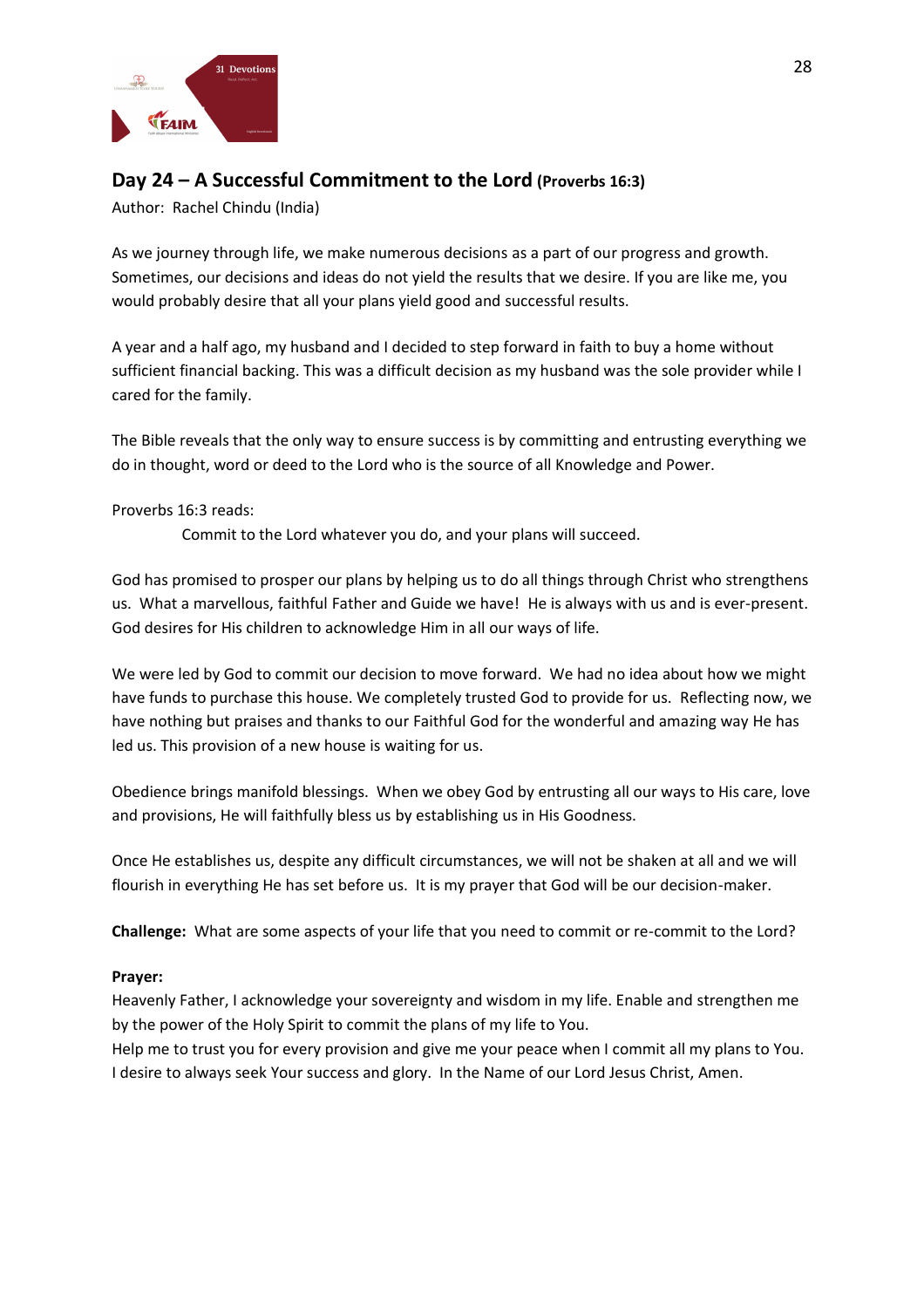

# **Day 25 - Hope in Christ produces Work by Faith and Love (1 Thessalonians 1: 3)**

Author: Rachel Chindu (India)

One Christmas season a few years ago, God prompted me to share His Love to my pre-believing neighbours in my nation. I initially thought of buying some Christmas treats from the supermarket and distribute them with a personalized Christmas greeting. However, God's Love encouraged me to bake for the first-time at home.

I was able to share the message of His Love with the home-made treats to five families.

God reminds us through the Apostle Paul in 1 Thessalonians 1: 3:

. . . remembering before our God and Father your work of faith and labour of love and steadfastness of hope in our Lord Jesus Christ.

We are called and commanded by Jesus to be the salt and light of the world so that our good deeds shine everyone will praise our Heavenly Father. We seek to glorify God or else all the work and effort to accomplish our tasks would be fruitless and self-seeking.

Our faithful work and loving deeds must be built on the hope of our Lord Jesus Christ. We are motivated to patiently persevere in the living and lasting hope we have in our Lord Jesus Christ. Most of us have a 'great start' with faith and trust in God but end up poorly by relying on our own abilities to accomplish the tasks. We tend to lose sight of the hope we have in Christ Jesus when we face oppressions.

We may be faithful in our work but if our work is not motivated by the love of God, we will end up only serving yourself.

**Challenge:** How would you ensure that your service to God is special and unique? What is within you that attracts others to Christ?

**Prayer:** May God fill our hearts with His love. God, please help us by your Holy Spirit to fully dedicated ourselves to Your service. May many others continuously praise You and give you the glory. In the Name of our Lord Jesus Christ, Amen.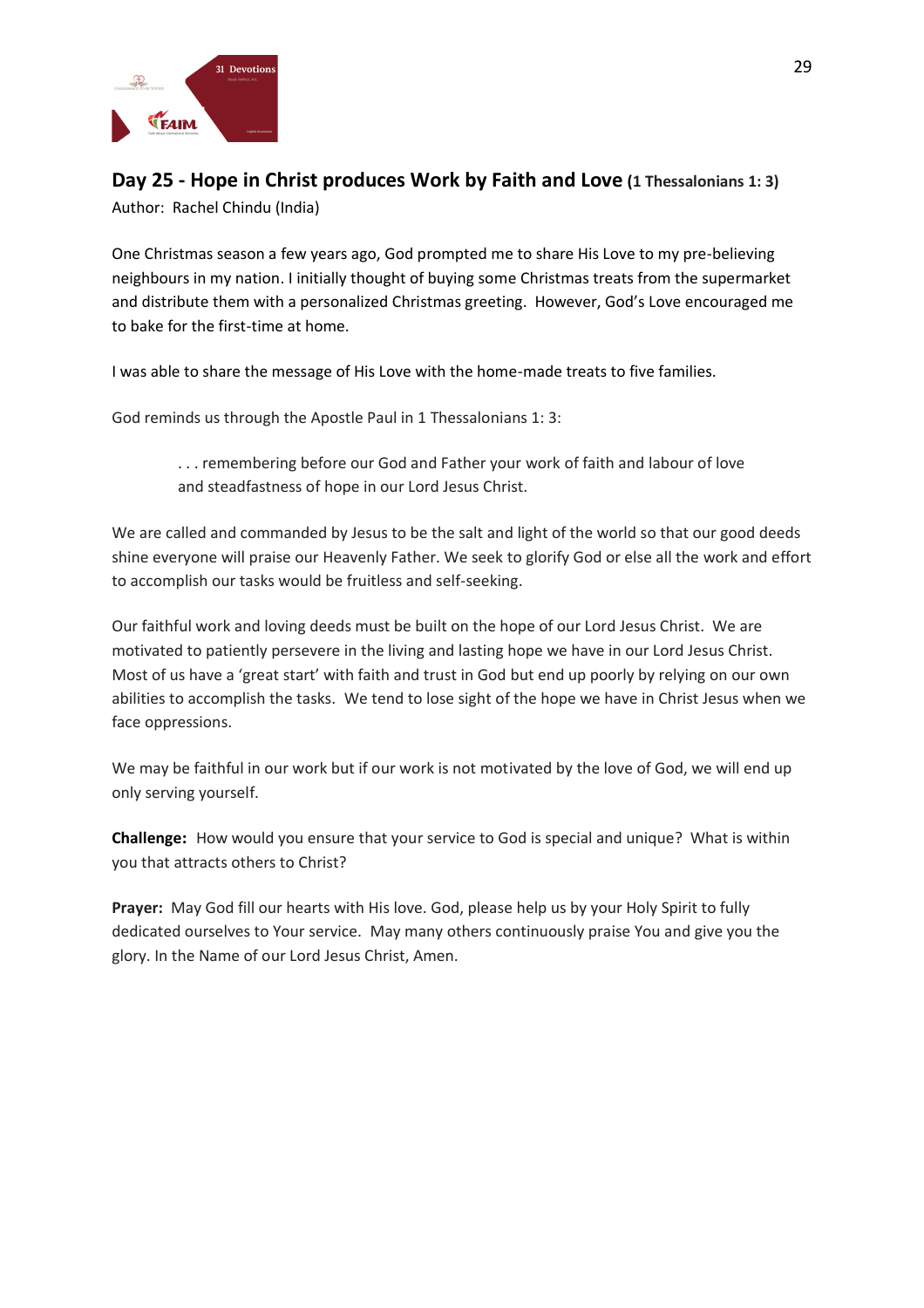

## **Day 26 – No Fear, Just Believe! (Mark 5:36)**

Have you believed God for anything? Especially for healing miracles? I remember a time when I had a swollen ankle a few days before my departure to another country. It was so painful that I could not do any household chores. In fact, I wanted to miss the Healing ministry at my church. But God impressed upon me that firstly, I could take a taxi to the church and secondly, I could ask my friend to pray for me. I obeyed God.

The Lord Jesus said in Mark 5: 36 to the ruler of the synagogue, "Do not fear, only believe."

Jesus was speaking to a father whose daughter was dead. Imagine the father's surprise when Jesus told him not to fear but to believe. The father had to decide if he would believe in who Jesus represented; believe that Jesus would be able to heal. After all, Jesus represented the Father in Heaven.

The earthly father did not waver in his trust that Jesus might be able to heal; he invited Jesus to the house. And here, Jesus tells the entire crowd that the girl is only sleeping. Jesus commanded the little girl to arise. And she did.

I was definitely challenged by God to believe that I could travel to my church with a swollen ankle. Upon entering the church, I saw my friends and whispered to one of them that I needed healing prayers before we embarked on the healing ministry to others. She assured me that they would definitely pray after our worship session.

Well, we began to worship and as we sang one of the songs, I heard a whisper from the Lord Jesus and he said, "I am healing you right now!" My response was, "Yes, Lord! I believe you and I receive this healing right now". The pain and the swell were gone instantly during the worship session.

My friends did not need to pray for healing anymore. Hallelujah! I witnessed God's power of healing in my body.

**Challenge:** If fear is holding you back from the faith in God's divine healing, stop and repent. Will you just cast away your fears and simply believe in the Lord Jesus Christ and trust that even if you do not see immediate healing, you can trust the One who Heals to bring you joy amidst the current suffering?

### **Prayer:**

I desire to sense the presence and divine healing of the Lord Jesus Christ upon my body, soul and spirit today. Thank you God for removing every pain that I feel. Thank you for making me whole again in the Name of our Lord Jesus Christ. Amen.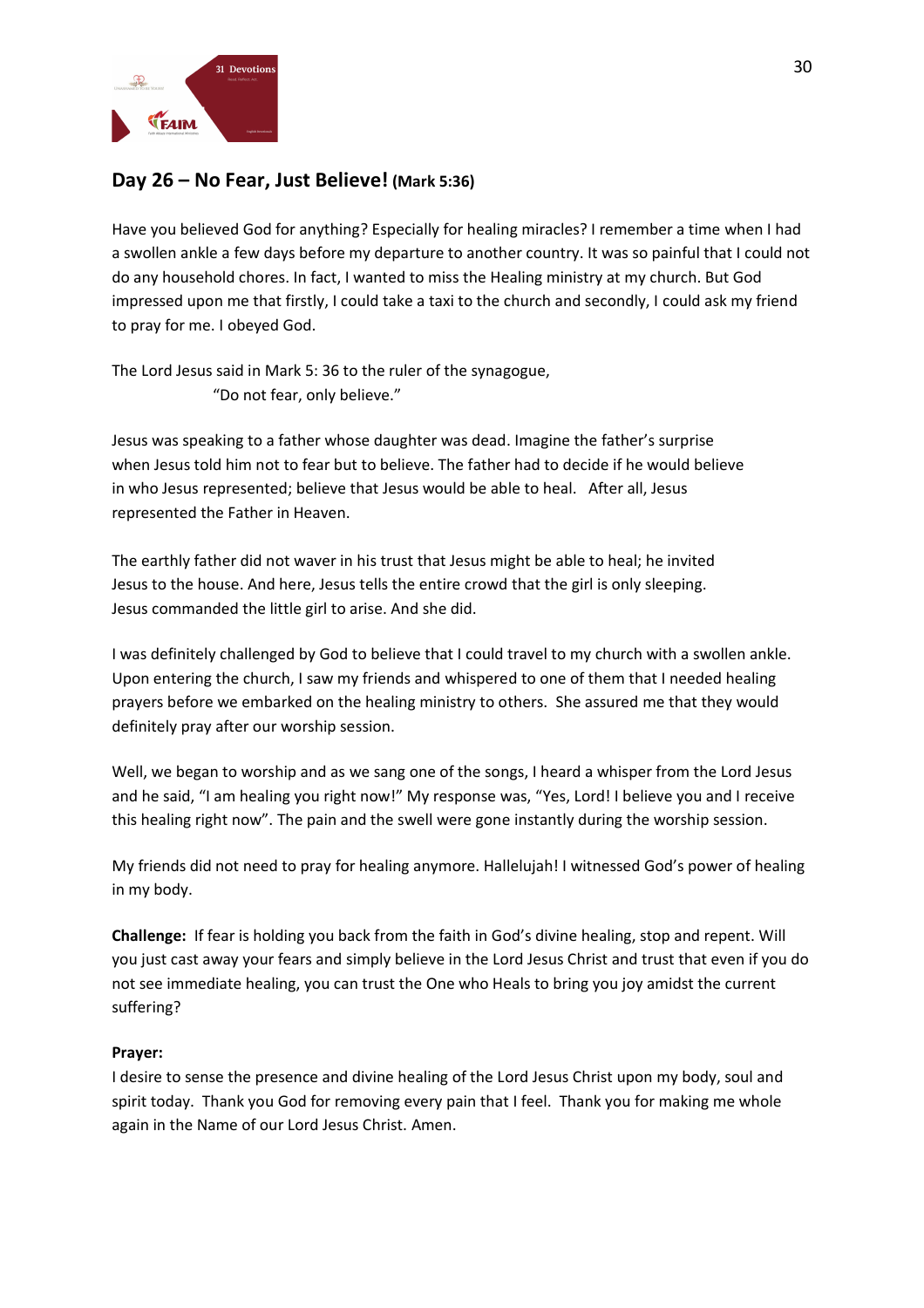

# **Day 27 – Jesus, the Living Water (John 7:38)**

The Holy Spirit of God is the one who leads and guides us in our daily walk with Christ. In 2019, I was visiting a country that had a very small percentage of Christians in their religious composition. My Christian friend was waiting for me at the airport.

As soon as I walked out, she told me that a young lady had fainted and was lifeless. My first response was, "Can I pray for her?" I did not care that there were people of two other faith groups and policemen around me. My friend said that it should be acceptable for me to pray.

Well, I laid my hands on this young lady from another faith group and prayed for God's breath of life to flow in to her in the mighty name of the Lord Jesus Christ. I was surprised at my boldness but I knew that it was the Holy Spirit in me that allowed me to declare with such authority and power.

### In John 7: 38, the Lord Jesus says

 "Whoever believes in me," as the Scripture has said, "Out of his heart will flow rivers of living water."

Jesus is the Source of this Life. Living water is strongly associated with the presence of God. God is the source of the living water. The river of life flows out from the throne of God in the Book of Revelation.

As believers in Christ, we walk in step with the Holy Spirit of God and we must be alert to how the Holy Spirit would want to lead and guide us.

That day at the airport, after I asked God to breathe Life into this young lady and had said "Amen", her eyes opened immediately. She inhaled deeply and her family and others around were relieved. My immediate action was to offer the Lord Jesus Christ a very loud "Thank You, Jesus". God did a miracle that day that many pre-believers witnessed. My prayer is that they would truly know the Living God.

Friends, if we truly believe in the Lord Jesus Christ, The assurance has been spoken by the Lord Himself, Out of our hearts will flow rivers of living water. God's presence will touch others in a deep, life-giving way.

**Challenge:** How might you prepare yourself (practically) to let the Holy Spirit lead and guide you into loving others and life?

### **Prayer:**

Every good gift from heaven above belongs to the Heavenly Father, Son of God and the Holy Spirit. I receive the dynamic life meant for me in the Name of our Lord Jesus Christ. Amen.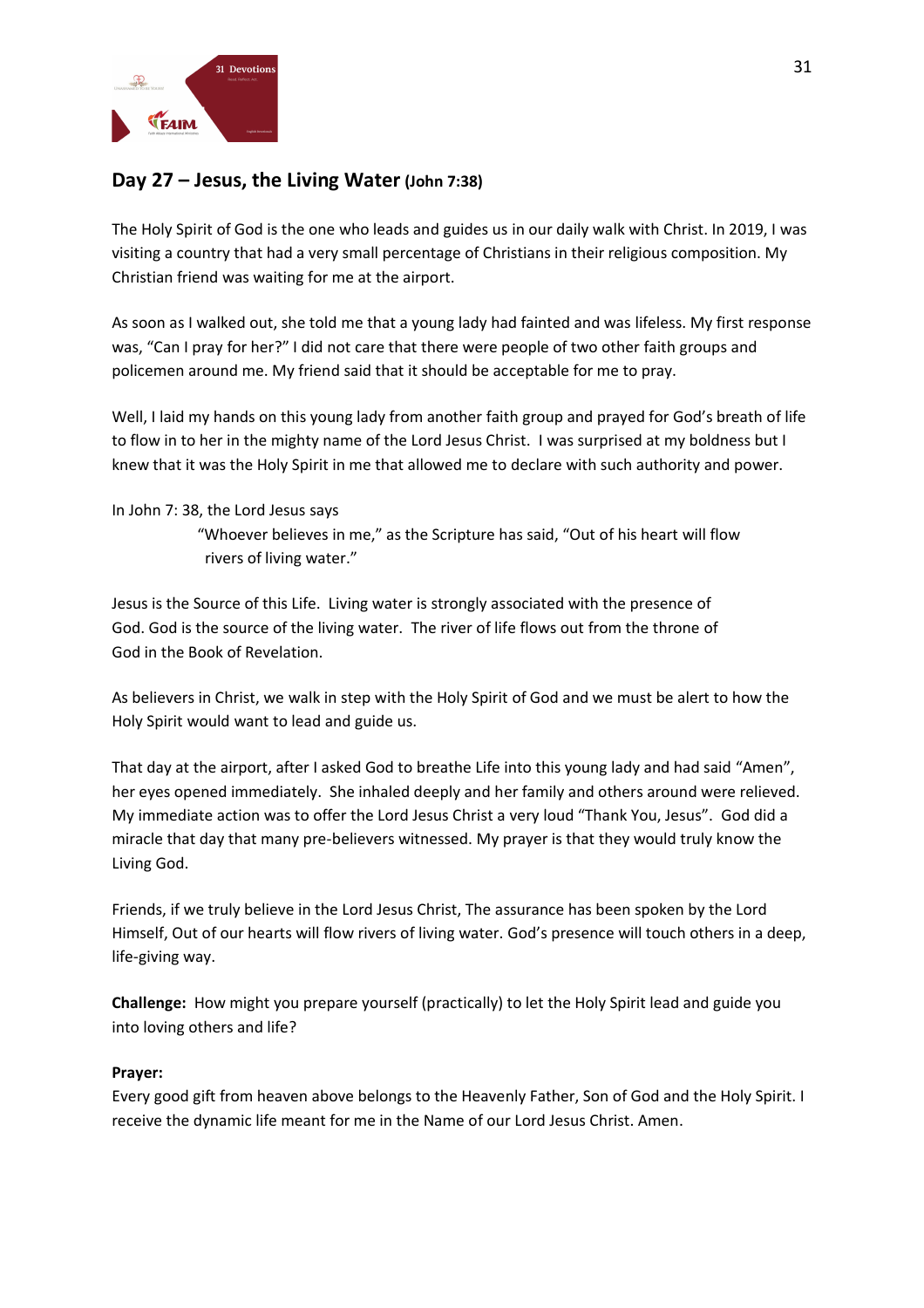

## **Day 28 – God's Kingdom First (Matthew 6:33)**

In November 2019, a good friend visited me in Mexico. We had a good time of exploring cities, eating good food and studying the Word. One day in early December, I told her that I would like to plan a short vacation to Acapulco in April 2020.

You see, I thought that after three months of intense ministry in six different nations, it would be timely to take a little rest. Ministry is important to me but not at the expense Of obeying God and being right with Him in every aspect of my life.

Jesus said in Mathew 6: 33

 But seek first the kingdom of God and his righteousness, and all these things will be added to you.

Seeking the kingdom of God and his righteousness simply means that one of the commitments I have, despite a busy ministry, is to rest. Rest in important to me because it pleases God. It is the time when I am not preparing my notes for lessons or facilitate or create videos with the gospel message. To me, resting is part of being right with God.

But what things are added to me when I seek to be right with God? The verses prior to Mathew 6: 33 informs that we are not to worry or be anxious. We do have a God who will provide for us because He cares for us.

The world has been struggling with the pandemic since January 2020 and I hope that there is NO pandemic when you are reading this devotional. I would never have made it to Acapulco for my short holiday! Instead, God moved the hearts of my houseowners to invite me to spend the last weekend of 2019 in Acapulco with them!

This was amazing because it coincided with my birthday. I truly felt like God was gifting me a wonderful present which I enjoyed to the fullest.

God truly cares for all our little desires and needs. Instead of taking a short vacation after my hectic ministry trips, God organized for me to take a short weekend vacation before my ministry trips.

**Challenge:** Friends, what might you be anxious about? Choose today to put all your anxious moments and situations at the feet of the Lord Jesus Christ who was slain. Fix your eyes on the Lord Jesus Christ and live the kingdom life That has been ordained for you.

### **Prayer:**

Heavenly Father, thank you that your eyes are always on those whom you love. We can trust you to be our Jehovah Jireh, our Jehovah Rapha, our Jehovah Nissi. Help us by your Holy Spirit to live kingdom moments everyday of our lives In the Name of our Lord Jesus Christ. Amen.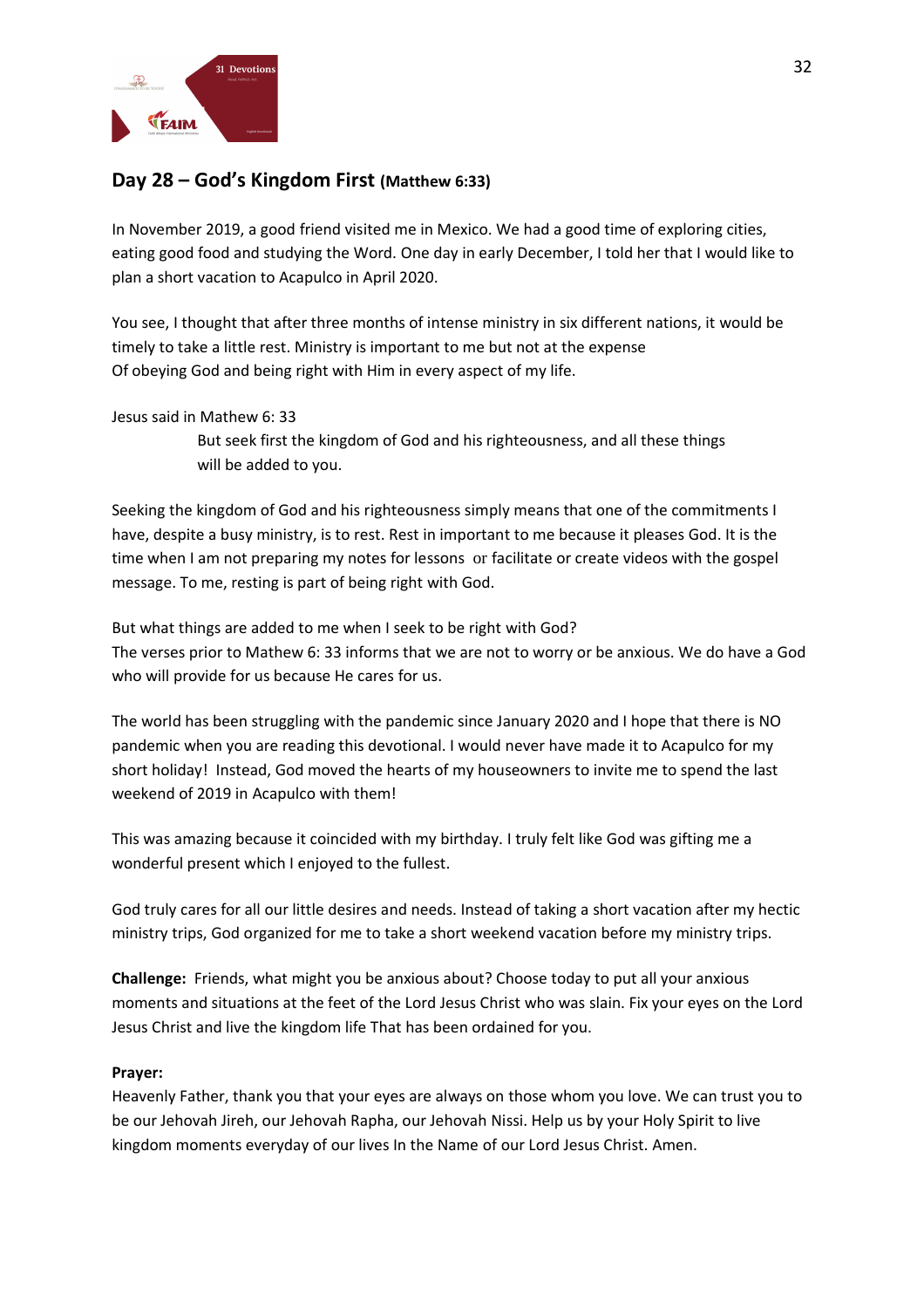

## **Day 29 – Leaning Into Jesus (Matthew 6:34)**

In the previous devotional, I wrote about not being worried or anxious and encouraged you to leave your anxious moments at the feet of the Lord Jesus Christ.

I used to be a person who was worried about my progress, financial status and disposition in life. However, the Lord Jesus Christ taught me, over many years in the past, that He was able to take care of me.

Our ministry is dependent on God to move hearts for ministry funds. I was very influenced by the missionary to China, Hudson Taylor, who founded the China Inland Mission (CIM) and now known as Overseas Missionary Fellowship (OMF).

The mission field is a difficult place for any missionary. Hudson Taylor was not exempted from hardships. One time, he had less than one British pound and at another time, he and his team had only one bag of rice. What did they do?

Jesus in Mathew 6:34 said,

 Therefore do not be anxious about tomorrow, for tomorrow will be anxious for itself. Sufficient for the day is its own trouble

Well, Hudson Taylor and his team did not seek for materials but towards the accomplishment of God's plans in China. As they knelt down to pray, God heard and answered them in a major way. This missionary to China in the late 19<sup>th</sup> Century said these powerful words which I still hold close to my heart:

"God's work done in God's ways will never lack God's supply".

**Challenge:** What are some anxieties or worries that occupy your mind and heart today? Put them at the feet of the One who holds your hands.

### **Prayer:**

Thank you, Heavenly Father that You bless all our needs in a powerful way so that I am given the privilege to return the praise, honour and glory to You alone. In the Name of our Lord Jesus Christ. Amen.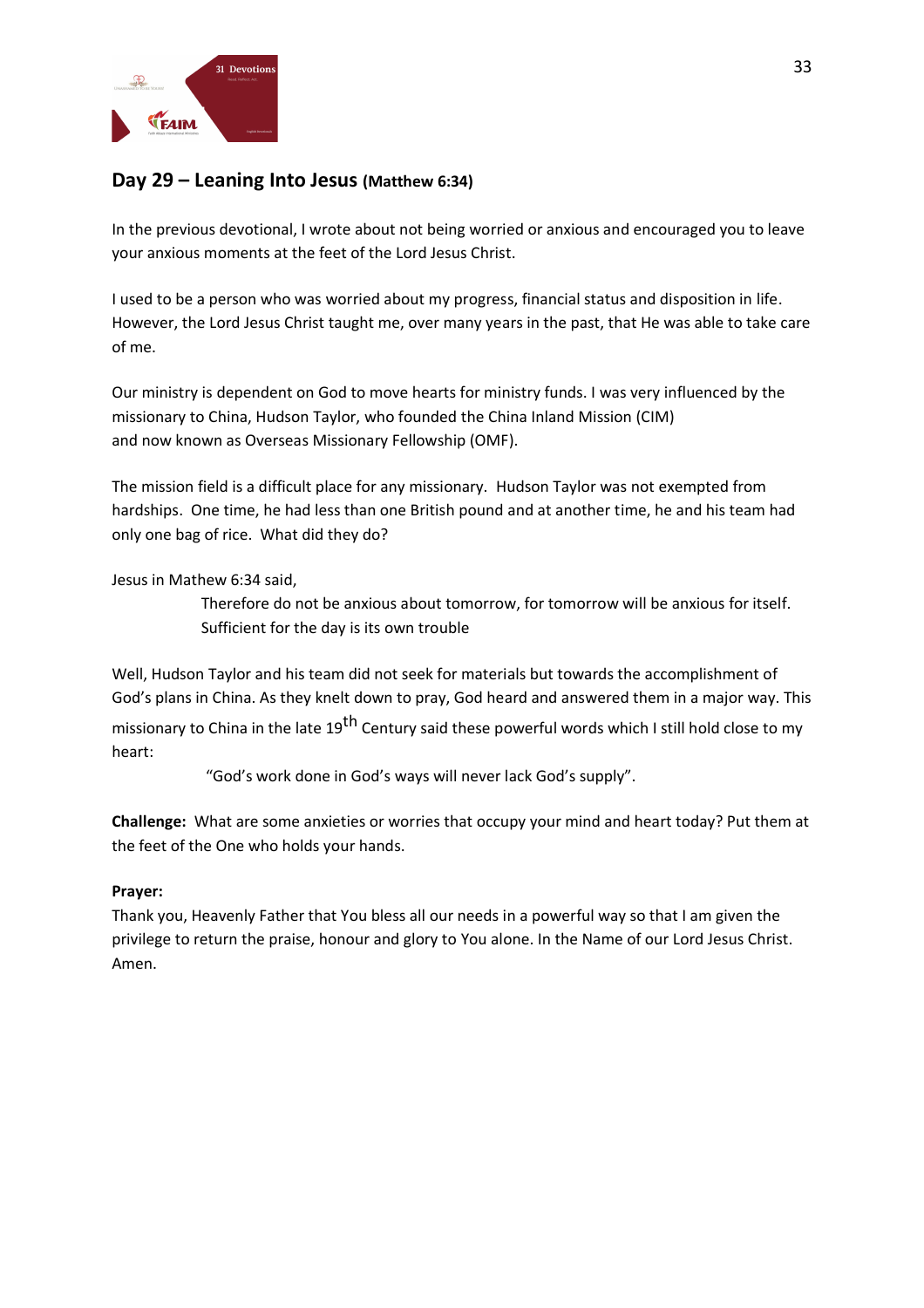

## **Day 30 – Who is Before You? (Colossians 1: 17)**

I was discipled by my church leader, Dr. Raymond Teo, in 1994. I remember running away from his invitation to attend discipleship class. I was working then and even challenged God by asking Him to change my work trip to Indonesia if He really wanted me to join the discipleship class. How foolish of me to challenge God!! The next day, I went to work and my boss from New Zealand told me to postpone my trip.

I knew I had to attend the discipleship class. My first day at the class was so satisfying. I realised that I was so hungry to learn everything I possibly could about God, His kingdom and my responsibility as a Christian. Dr. Raymond Teo challenged each of his students to pray about a life verse. This is the verse that God will give each one of us and this truth will guide us in everything that we set to be and do in the kingdom of God.

I prayed. I waited. God pointed me to Colossians 1: 17: And he is before all things, and in him all things hold together.

This verse is about the Lord Jesus Christ and his supremacy. He was even before time, that is he is Eternal. He is Eternal even before creation came into being. And in Christ, everything comes to completion; everything is united in Christ.

As I travel the nations to disciple pastors and leaders, to preach at churches of various denominations and to speak at conferences, I am reminded of this verse in a very personal way.

Firstly, I am reminded that the Lord Jesus is the one who should be exalted, not me.

Secondly, I am reminded that I need to be drawing my messages, joy, strength, grace, peace and love from the Lord Jesus; I am after all an ambassador of Christ.

Thirdly, I am reminded that I am a carrier of the unity that the Lord Jesus desired for his disciples.

Fourthly, I am made aware that through the Lord Jesus, my ministry of reconciliation is born afresh at every assignment.

Fifthly, because the Lord Jesus is supremely eternal, I must always be quick to channel every glory, praise and honour back to Him.

Dear friends, today, I want to encourage you Just as my church leader did.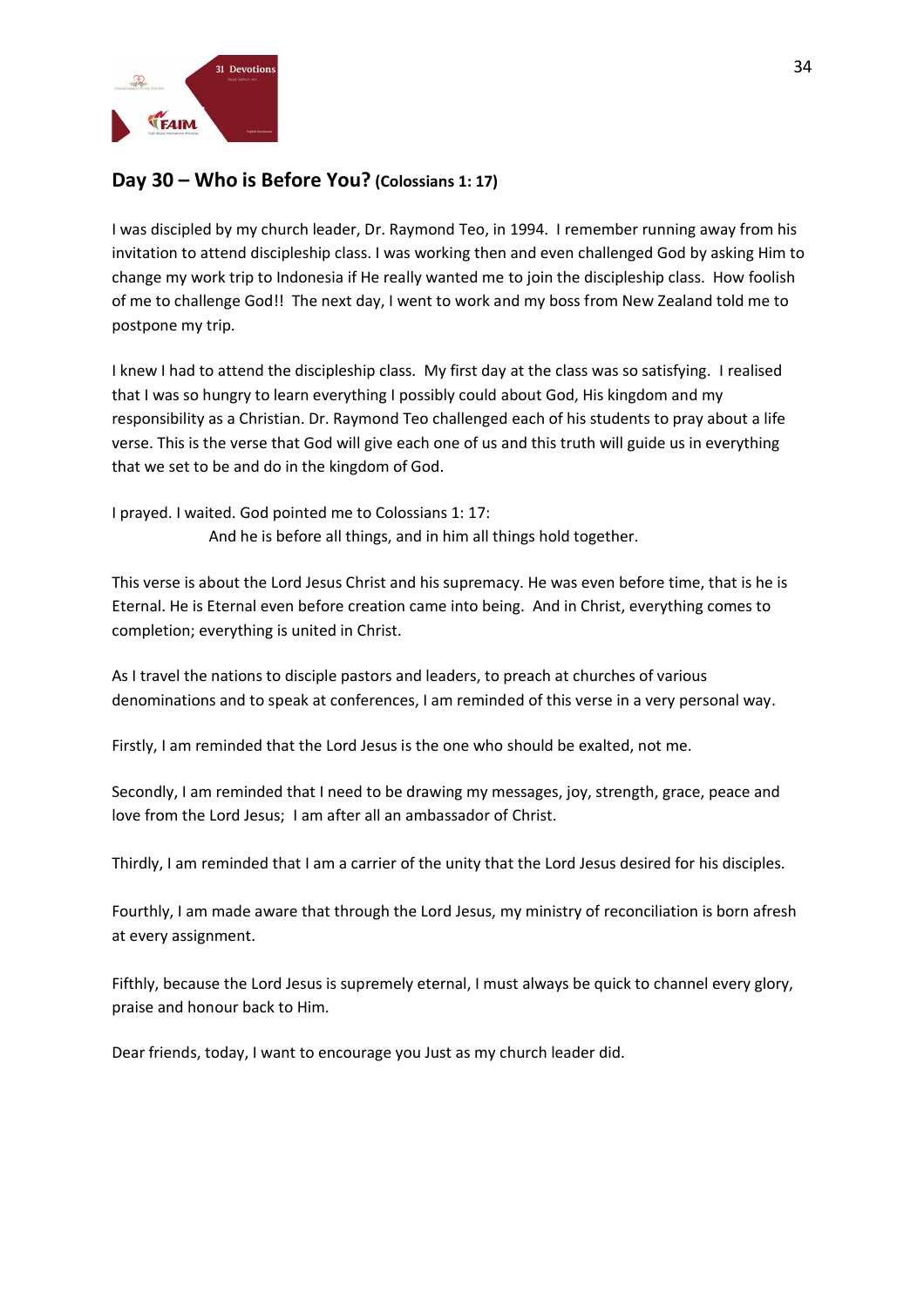

**Challenge:** If you have not got yourself a life verse, would you pray and ask God for one verse that will be a compelling guide in your life? Then, be alert to how this verse shapes your life ahead.

### **Prayer:**

Thank you Lord Jesus that you are before all things, and all things hold together in You. Amen.